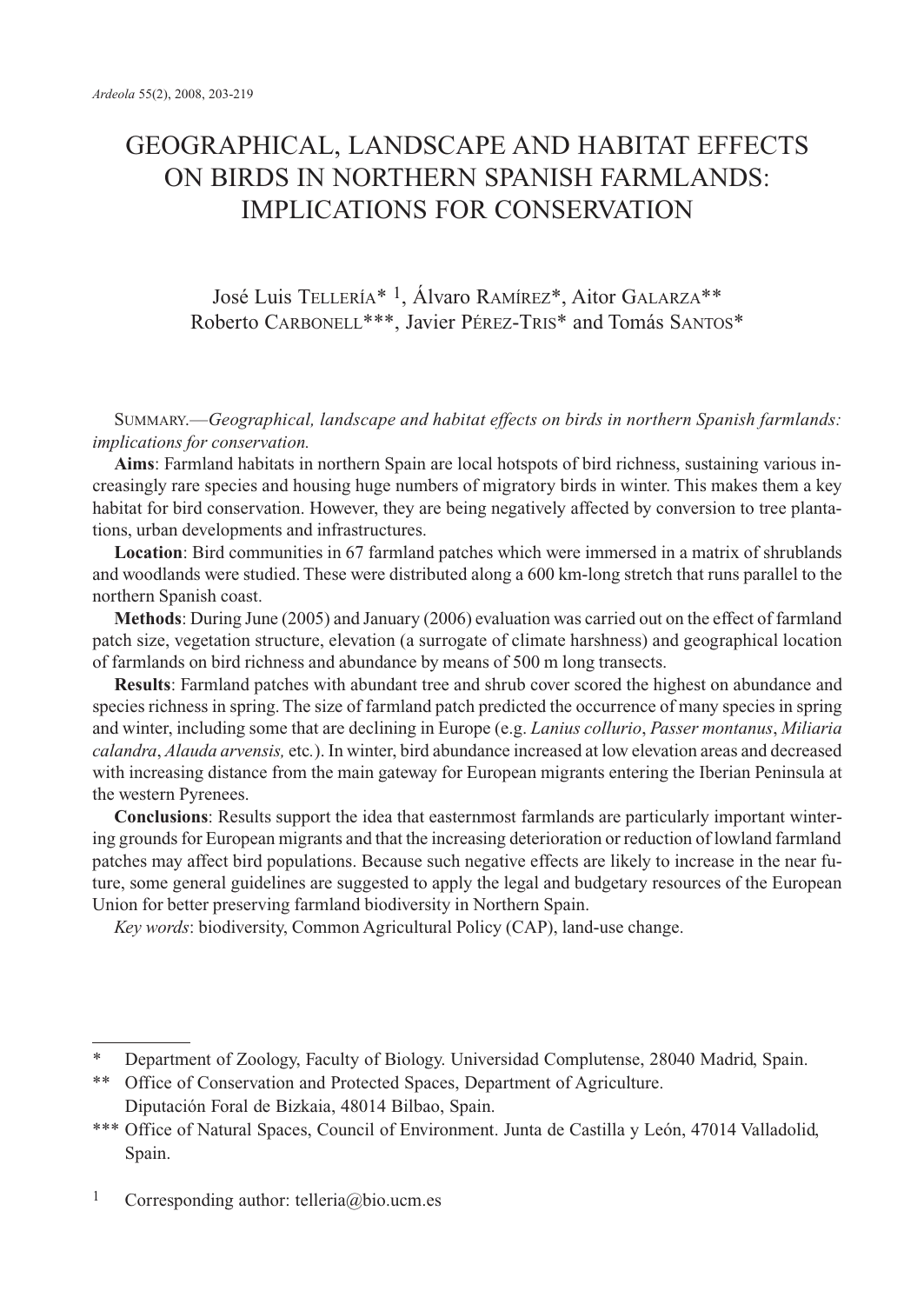# RESUMEN.—*Efectos geográficos, paisajísticos y de hábitat sobre las aves de las campiñas del norte de España: implicaciones conservacionistas*.

**Objetivos:** Las campiñas atlánticas del norte de España presentan una gran riqueza local de especies, mantienen aves que están rarificándose y albergan muchas aves migratorias durante el invierno, lo que las convierte en un hábitat importante desde una perspectiva conservacionista. Sin embargo, están siendo alteradas por la expansión de las plantaciones de árboles, así como por el desarrollo urbano y de diferentes infraestructuras.

**Localidad**: Para evaluar los efectos de estos cambios sobre las aves de las campiñas, se estudiaron 67 localidades distribuidas a lo largo de 600 Km. localizadas entre las montañas y las costas cantábricas.

**Métodos**: Durante junio de 2005 y enero de 2006 se evaluó, por medio de transectos de 500 m de largo, el efecto del tamaño de la campiña, la estructura de su vegetación, la altitud (un índice de la dureza climática) y la ubicación geográfica sobre la riqueza y abundancia de aves.

**Resultados**: Las campiñas con más cobertura de árboles y arbustos presentaron las mayores riquezas y abundancias de aves en primavera. El área de la campiña fue un buen indicador de la presencia de muchas especies en primavera e invierno, incluyendo algunas en declive a escala europea (e.g. *Lanius collurio*, *Passer montanus*, *Miliaria calandra*, *Alauda arvensis,* etc*.*). En invierno, la abundancia de aves aumentó en las campiñas ubicadas a bajas altitudes y disminuyó al aumentar la distancia al corredor migratorio pirenaico.

**Conclusiones**: Estos resultados, que apoyan la idea de que las campiñas orientales tienen una mayor importancia como áreas de invernada para las aves migratorias, son utilizados para predecir los efectos sobre las aves del deterioro y reducción superficial de las campiñas ubicadas a menores altitudes. Como es previsible que este deterioro aumente en el futuro, se sugerieren algunas líneas de acción para aplicar los recursos aportados por la Unión Europea para conservar la biodiversidad agraria en el norte de España.

*Palabras clave***:** biodiversidad, Política Agraria Comunitaria (PAC), cambios de uso.

## **INTRODUCTION**

During the last decades, western European agriculture has undergone dramatic changes, which have impacted farmland biodiversity. For example, the abandonment of agricultural land has allowed woodlands and scrublands to spread at the expense of traditional farmland range. This has contributed to landscape homogenization and species loss. Also, ongoing agricultural intensification in the most productive areas is also threatening farmland biodiversity (Benton *et al.*, 2003). To stop this, the European Union (EU) has launched the Biodiversity Action Plan for Agriculture, which tries to encourage agricultural practices that are compatible with conservation (European Environmental Agency, 2006). The plan has a twofold goal, aiming to prevent further biodiversity loss where agriculture is already intensified, and to design sustainable farming where

agriculture still has not been intensified. Representing the latter case, there is a general concern that some eastern European countries recently joined to the EU might lose farmland biodiversity if technological and economic incentives are aimed to just increase immediate productivity (Donald *et al.*, 2001; Báldi and Faragó, 2007; Herzon and O'Hara, 2007).

Population declines during the last decades are particularly worrying for farmland birds. They have become model species for the analysis of the effects of changing agricultural practices on farmland biodiversity (Donald *et al.*, 2001, 2007). As other organisms, birds have been affected by habitat loss and modification (for example hedgerow destruction), chemical contamination, or shortfall of various food sources (Benton *et al.*, 2003; Bradbury and Kirby, 2006). However, such negative effects on bird communities may vary between regions or types of landscape, and are also likely to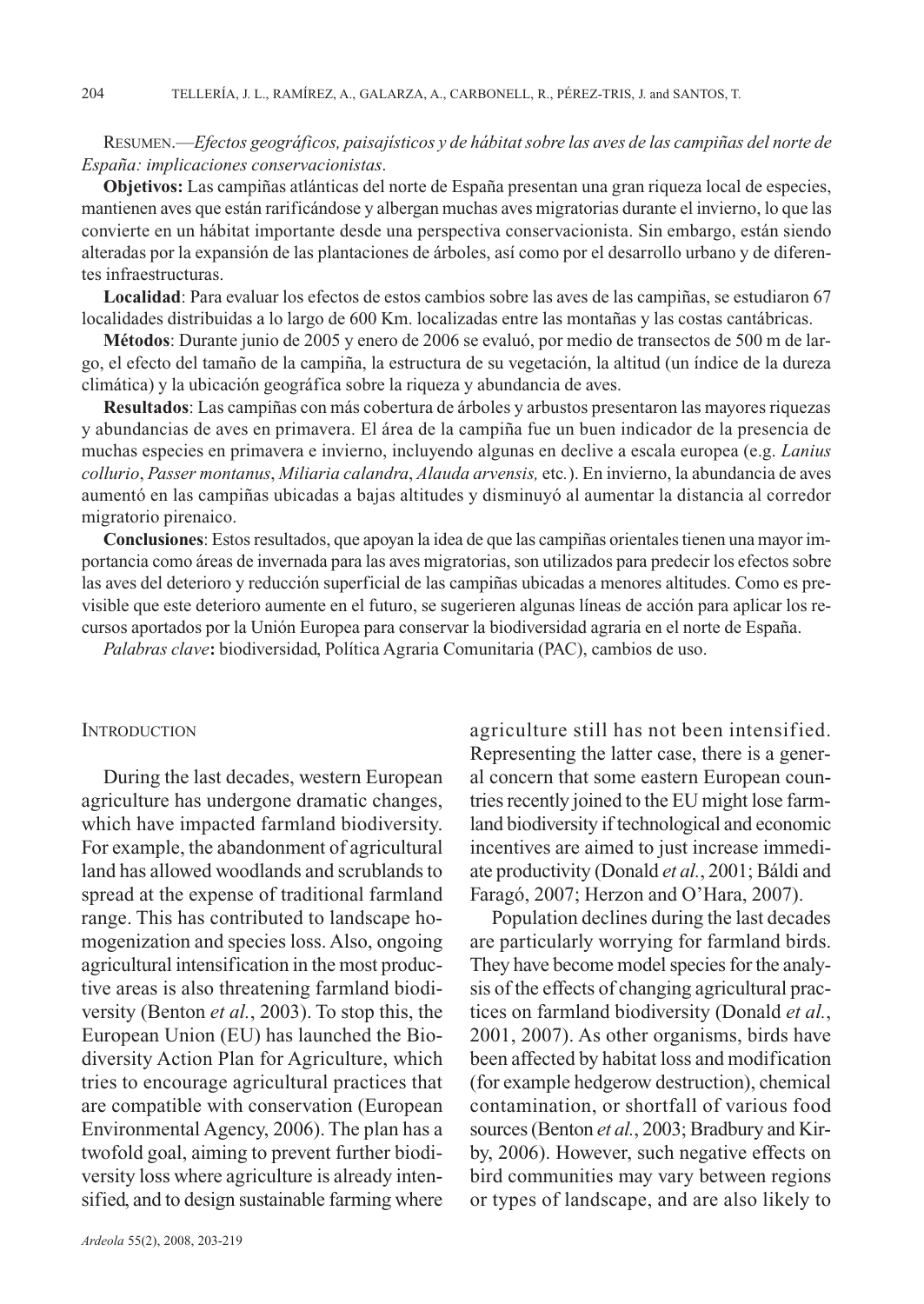

FIG. 1.—Left, location of the study area in Europe (above) and a detailed map (below) of the major topographic features of the Iberian Peninsula (grey and black shading represents areas above 500 and 1000 m, respectively). Right, distribution of study sites within the four administrative sectors considered, with selected sketches to better visualize their landscape structure (farmlands are in white, and grey and black areas refer to scrub and woodlands, respectively).

*[Izquierda, ubicación del área estudio en Europa (arriba) y mapa detallado (debajo) de los principales rasgos geográficos de la península Ibérica (el sombreado gris y negro representa altitudes por encima de los 500 y 1.000 m). Derecha, distribución de los lugares de estudio dentro de las cuatro unidades administrativas consideradas, con ampliaciones parciales para visualizar mejor la estructura del paisaje (las campiñas figuran en blanco mientras que en gris y negro figuran las zonas cubiertas por vegetación arbustiva y arbórea.]*

be dependent on local agricultural practices. Therefore, considering geographic, landscape and habitat determinants of bird distribution may be important to identify ongoing conservation problems at different scales (Concepción *et al*., 2008). In turn, exploring the interplay of geographic, landscape and habitat effects as determinants of farmland biodiversity may be pivotal to correctly applying the agro-environmental schemes sponsored by the EU Common Agricultural Policy (CAP).

Geographical, landscape and habitat effects on the structure of farmland bird communities across a lowland corridor that ranges from East to West in northern Spain were explored, these were bounded to south by the Cantabrian Mountains and to North by the Atlantic coast (fig. 1). Northern Spanish farmlands, the southernmost Atlantic *bocage* in Europe, are mostly devoted to hay production and cattle grazing, forming a mosaic of meadows, grazed pastures, edges and woodland, which scores the highest bird species richness among all habitats in the region (Tellería and Galarza, 1990) and attracts rare or declining species in Europe (such as *Lanius collurio* or *Miliaria calandra*). In addition, longterm monitoring of common bird species in Spain (the SACRE programme coordinated by the Spanish Ornithological Society, http://www.seo.org) is revealing the population decline of several farmland bird species, some of which already qualify as endangered in Eu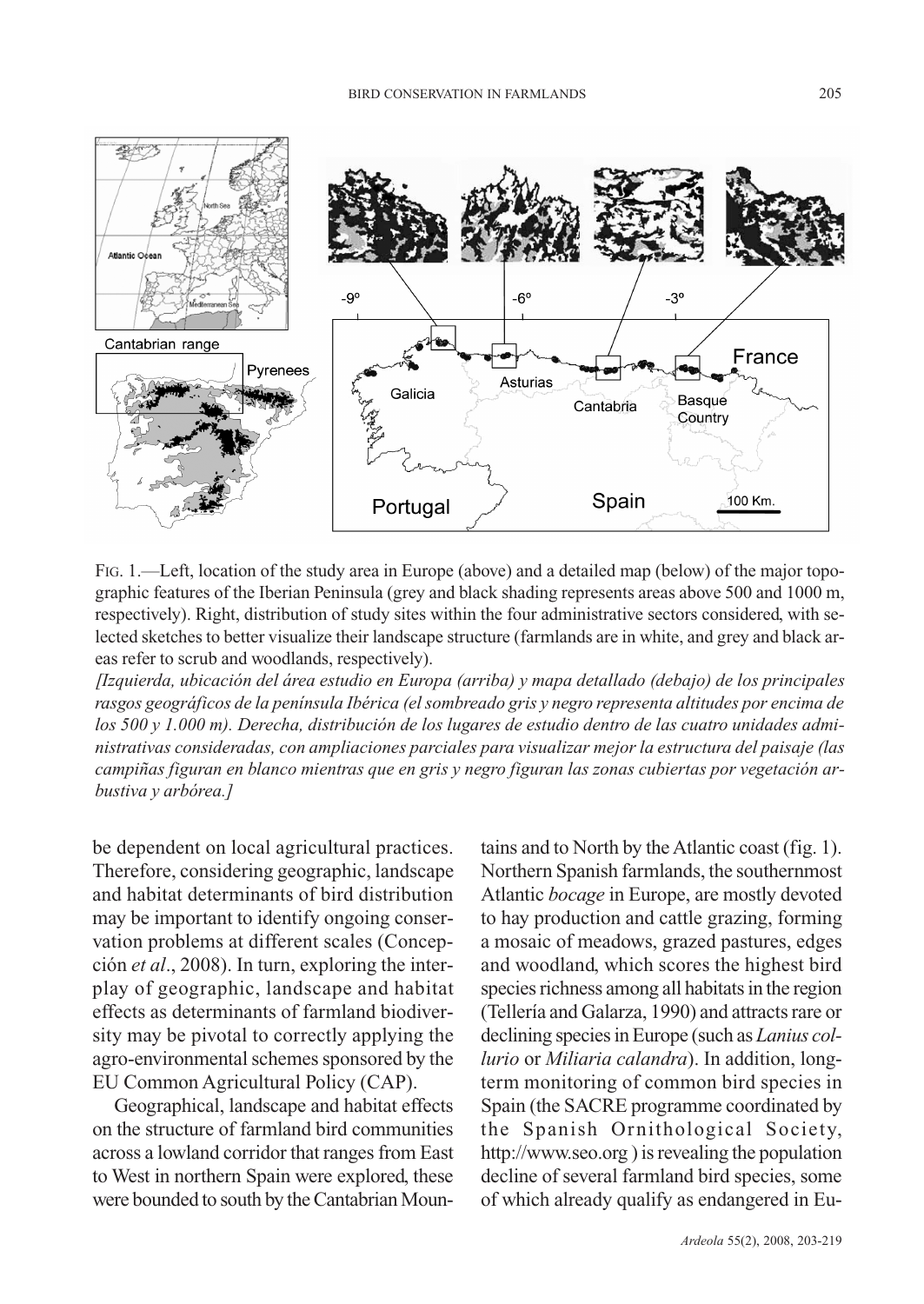rope (Donald *et al.*, 2001). These patterns, together with the large numbers of central and northern European migratory birds that winter in northern Spanish farmlands (Santos *et al.*, 1990), make the *bocage* farmland system an interesting habitat for conservation.

Administratively, the area encompasses four autonomous regions located by the coast of the Cantabrian Sea (Galicia, Asturias, Cantabria and Basque Country; fig. 1). The whole region is undergoing intense landscape modification due to agricultural abandonment which is affecting farmland landscapes in three major ways. First, the farmland mosaic has been substituted by homogeneous plantations of exotic trees, primarily eucalyptus and pines. Second, agricultural intensification in the remaining farmlands has removed hedgerows, or increased contamination due to fertilisers among other threats. Third, farmlands are becoming smaller and increasingly fragmented due to urban and industrial expansion, which comes together with an increasing demand for infrastructures (motorways, railways, etc.; European Environmental Agency, 2006; Observatorio de la Sostenibilidad en España, 2005). Therefore, although farmland still accounts for 30 % of land in the region, they are affected by an ongoing process of intense modification and fragmentation, particularly in some overpopulated, coastal sectors (Observatorio de la Sostenibilidad de España, 2005).

The distribution of bird richness and abundance in northern Spanish farmlands during spring and winter was modelled; this being based on geographic, landscape and habitat variables. The distribution of each bird species was also studied in order to identify which farmland features are important for the conservation of the most endangered species. This approach considered farmland patches as units which were evaluated, according to a multiscale approach (Donald and Evans, 2006): the potential effects on birds of habitat structure, landscape configuration, local climate and geographical location.

#### *Habitat structure*

The association between the structure of bird assemblages and the physiognomy and floristic traits of vegetation is a cornerstone of theoretical and applied bird population studies (Wiens, 1989). In the case of farmland birds, both species richness and abundance increase with the cover of hedgerow (Carrascal and Tellería, 1985; Hinsley and Bellamy, 2000). In addition, bird assemblages may be influenced by the existence of small orchards and ploughed fields typical of northern Spanish farmlands, because these habitat features may be important for larks, finches, buntings and other granivorous species that track seed abundance in winter (Robinson *et al.*, 2001).

## *Landscape configuration*

Northern Spanish farmlands are located in valleys or mountain slopes, where they make up gaps of open habitat surrounded by extensive tree plantations or, less typically, by natural forests. As a consequence, many of the processes that affect bird communities in fragmented landscapes may operate similarly in northern Spanish farmlands (Ioffe *et al*., 2004; Donald and Evans, 2006). In particular, large habitat patches usually have more species in fragmented habitats, an effect that may be generalised to most ecological contexts (Rosenzweig, 1995). Therefore, variation in farmland size might contribute to explain the distribution of species richness.

# *Elevation*

Climate harshness affects bird distribution in temperate regions because birds tend to avoid habitats that compromise their ability to secure and maintain body reserves (Blem, 1990). Such effects may be particularly important in winter, forcing birds to avoid colder areas (Root,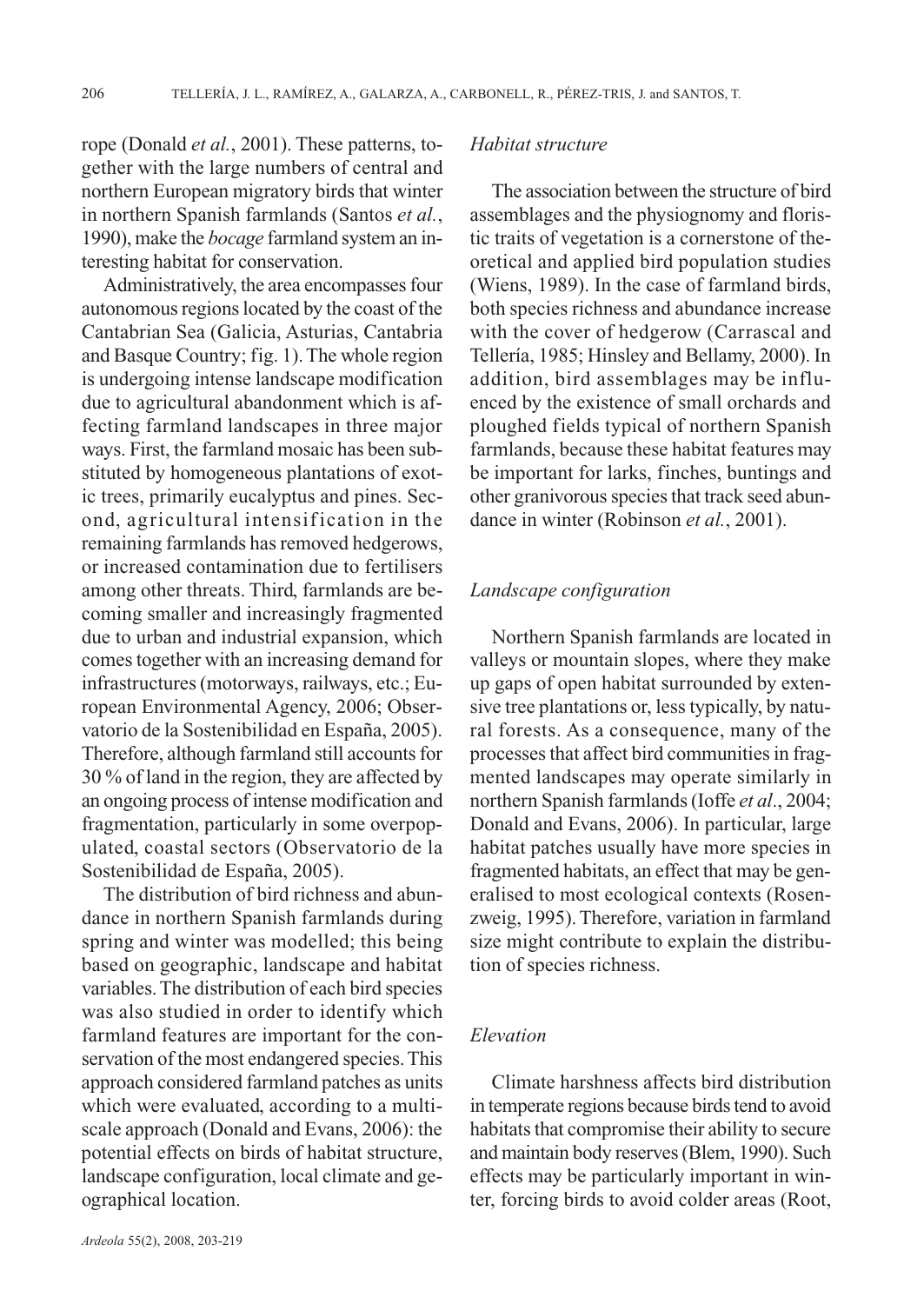1988; Carrascal and Díaz, 2006). The study area is climatically simple on a geographic scale and most variation in temperature is due to elevation, particularly during winter (Ninyerola *et al.*, 2005). Therefore, lowland farmlands might be more important habitats for wintering birds than farmlands located at higher elevations.

# *Geographical location*

Finally, it was explored how the geographical location of farmland areas across the study region affected bird distribution. It was hypothesised that it may determine both breeding and wintering communities through two different processes. First, northern Spanish farmlands are distributed along the east-to-west corridor through which some elements of the European biota probably colonised the north of the Iberian Peninsula. For example, species richness of forest birds decreases westwards along such Atlantic corridor (Ramírez and Tellería, 2003). That similar biogeographical constraints might influence the pattern of species loss in northern Spanish farmlands was explored. Second, migratory birds seem to face greater transport cost as they have to move further from their major migratory pathways before their arrival to wintering grounds. Such effect may make western farmlands less likely to attract European migratory birds moving to winter in the Iberian Peninsula, which they access mainly through the western Pyrenees (Galarza and Tellería, 2003; Tellería *et al.*, 2008).

#### MATERIAL AND METHODS

## *Study area*

The study area spans a 600 km-long belt located between the Atlantic coast and the northern slopes of the Cantabrian Mountains (fig. 1). It is a rough and rainy sector (over 1,000 mm of annual precipitation; Ninyerola *et al.*, 2005) in which the lowland countryside is occupied by farmlands, pine and eucalyptus plantations (*Pinus radiata*, *Pinus pinaster*, *Eucalyptus globulus*) and small villages, while highland areas (over 600 m) are covered by pasturelands and broadleaved forests (*Fagus sylvatica, Quercus petraea,* etc.). Climate conditions are deeply affected by the influence of mountains, which create altitudinal variation in temperature. Thus, while mountain tops are covered with snow during winter, lowlands show mild winters, particularly by the coast where mean temperatures in January range between 7 and 9 ºC (Ninyerola *et al.*, 2005).

A selection was made of 67 farmland patches (farmland areas surrounded by shrublands and woodlands with different sizes, vegetation structures and elevation) distributed from East to West along northern Spain (fig. 2), using satellite images provided by SIGPAC (a GIS facility for CAP information sponsored by the Spanish Ministry of Agriculture, http://sigpac.mapa.es/fega/visor/). The distance was measured from each farmland patch to the western Pyrenees (more precisely to the French-Spanish border by the Atlantic coast). In the field, farmland patches were located by means of GPS devices and maps.

# *Bird counts and vegetation structure*

Samples of one to six 500 m line-transects were carried out throughout each farmland patch, depending on the size of each patch (they ranged from 2.5 to 374 ha; see fig. 2). Different teams of observers sampled birds in the first half of June 2005 (two or three teams at a time), measuring the abundance of each species (number of birds per transect). The sampling was repeated in mid January 2006 to assess the abundance of wintering birds in exactly the same transects, which were located using GPS devices. These data were used to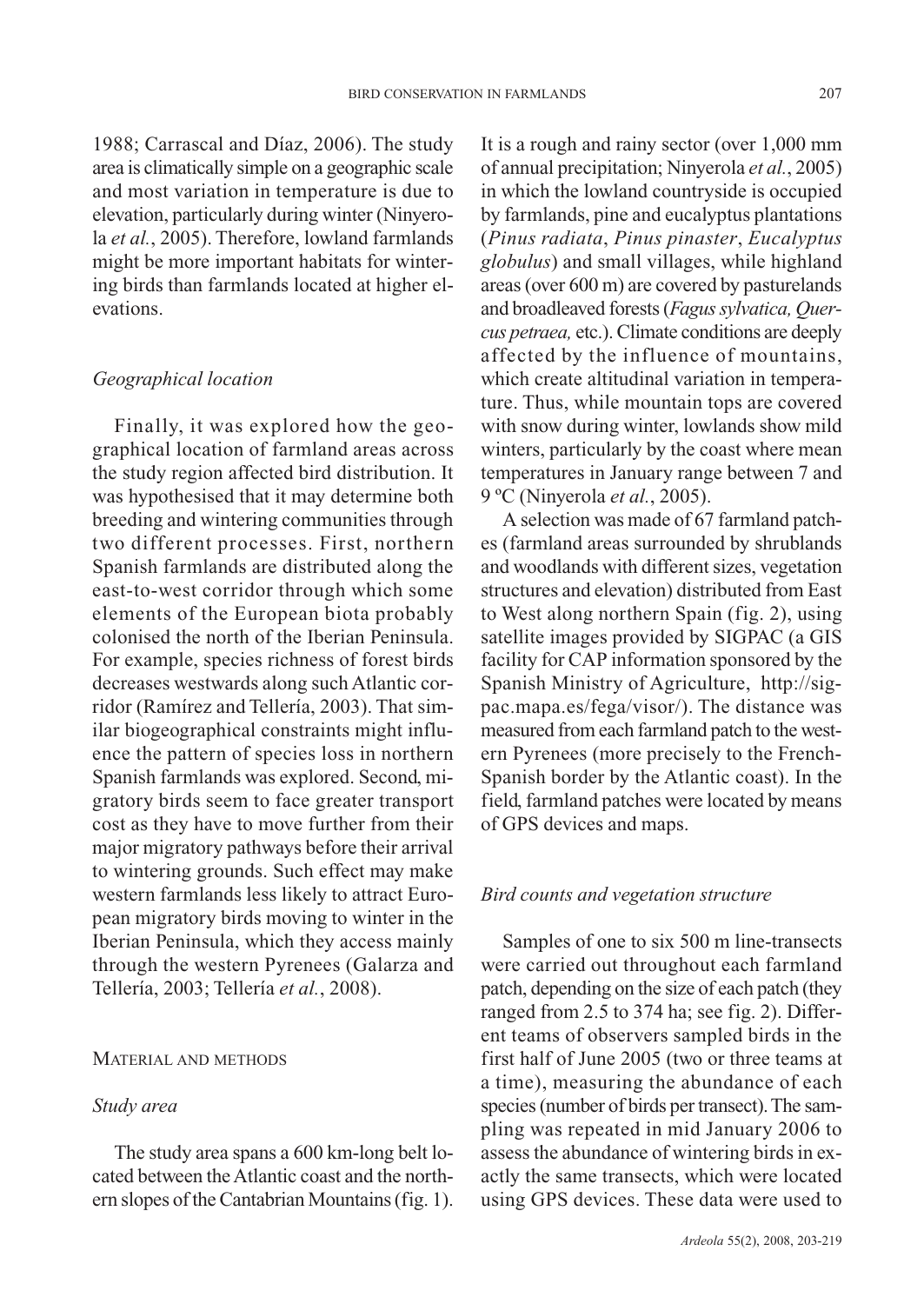

FIG. 2.—Variation in patch area, altitude and vegetation cover (as determined by factor scores in PC1; see text) of the study farmlands along the geographical gradient brought about by the location of sites at increasing distance westwards from the western Pyrenees (distance = 0 at the Spanish-French border by the Atlantic coast).

*[Variación en el tamaño, altitud y cobertura vegetal (determinada por la ubicación de cada muestra en PC1, ver texto) de las campiñas estudiadas a lo largo del gradiente geográfico definido por la distancia a los Pirineos occidentales (la distancia 0 se sitúa en la frontera hispano-francesa).]*

evaluate the mean number of individuals and species detected per transect in each farmland patch. In the case of larger patches, the accumulated number of species recorded in all transects within each patch were used to assess the total number of species.

The structure of vegetation in farmlands was measured by means of two 25 m radius circles distributed at 200 m intervals along each transect. In each circle, shrub cover (vegetation below 2-m height) and tree cover (vegetation above 2 m height) were estimated visually, the number of shrub and tree species counted, and the average height of the tree canopy estimated. The scores of the two sampling circles to characterize each line transect were averaged. The presence or absence of small orchards or other ploughed fields were also recorded to asses their potential role in bird distribution. Each farmland was finally characterised by averaging bird abundance and habitat characteristics measured in each transect.

## *Statistical analyses*

A Principal Component Analysis (PCA) was conducted to reduce the number of variables used to describe vegetation structure. The PCA retained a single principal component (PC1), which explained 68.01% of variance in the correlation matrix and was interpreted as a gradient of increasing vegetation cover and tree and shrub species richness (factor loadings for number of shrub species: 0.71; shrub cover: 0.71; tree cover: 0.88; mean tree height: 0.87; number of shrub and tree species: 0.92; eigenvalue: 3.40). Farmland size, vegetation cover (as determined by PC1), elevation and distance to Western Pyrenees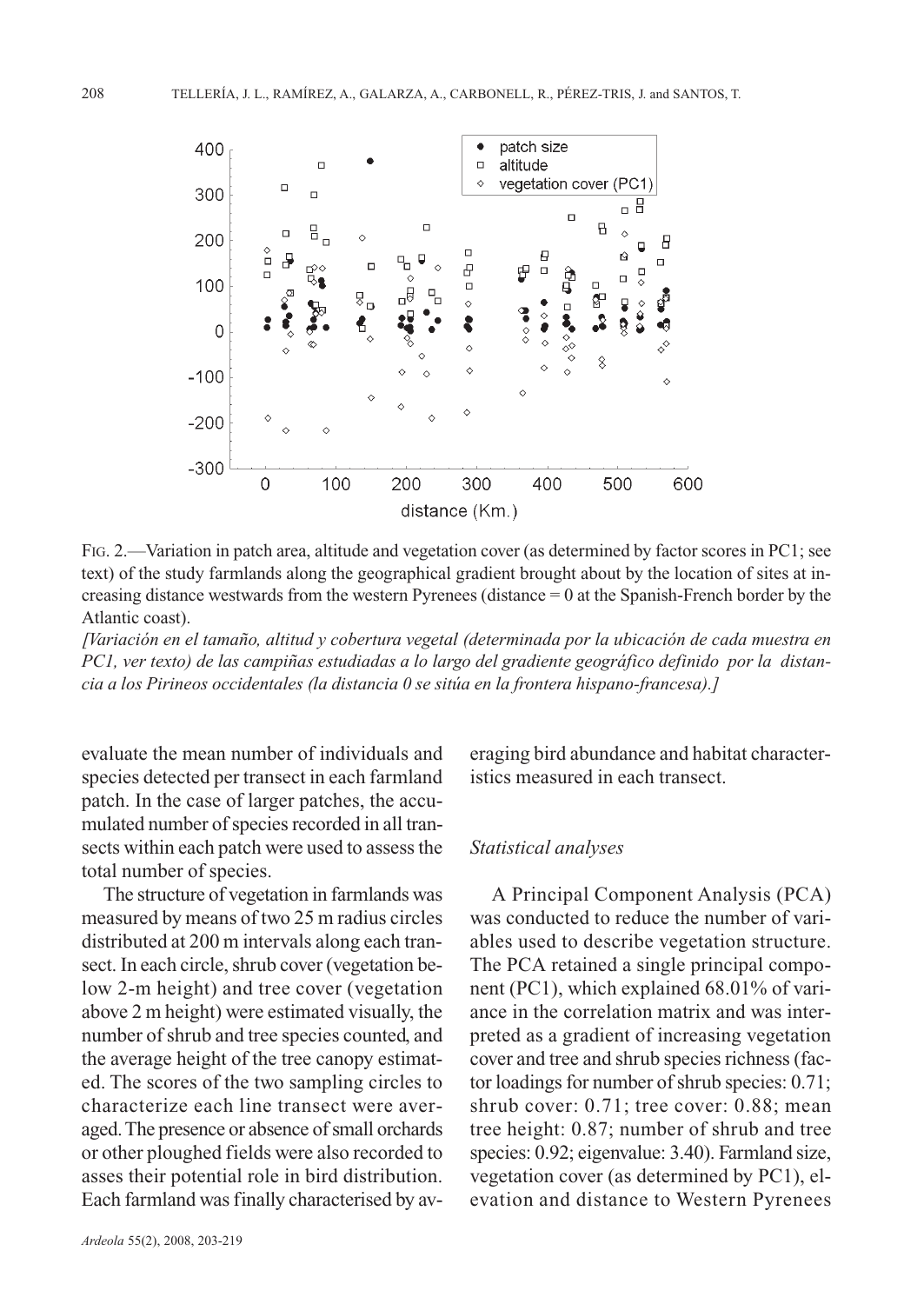changed along the study sectors (fig. 2) and were not correlated with one another (all Spearman  $r < 0.15$ ,  $P > 0.05$ ,  $n = 67$ ).

General regression models (GRM; StatSoft, 2002) were used to study how local and regional features affect bird abundance and richness. The models were obtained by means of stepwise regression, using distance, vegetation cover (PC1), farmland size and elevation as independent variables. As the abundance of local breeders may affect bird abundance and richness in winter, these variables were included in a second test with the above mentioned variables to study the features affecting the structure of bird communities in winter. Both forward and backward stepwise procedures were used, which allowed assessment of the robustness of the final models. In addition, to explore the role of ploughed fields on bird distribution, ANCOVA was conducted with the occurrence of ploughed fields as a factor and the retained variables in the GRM analyses as covariates. Finally, Discriminant Function Analyses (DFA) were conducted with forward and backward stepwise procedures to explore the factors affecting the occurrence of each species in farmlands.

#### **RESULTS**

#### *Species composition*

A total of 64 bird species were detected during the two study periods (appendix 1). The presence of swifts (*Apus apus*) and swallows (*Hirundo rustica*, *Delichon urbica*) flying over the study areas was not considered because, although they were using the farmlands during aerial feeding, it was unclear if they were actually linked to the site in which they were observed. Large birds, such as raptors (*Buteo buteo*, *Accipiter gentilis*, *Milvus milvus, Falco tinnunculus*, etc.) and gulls (*Larus michahellis*, *Larus ridibundus*) were also excluded because their large home range may include several farmland patches. Finally, two species pairs (starlings: *Sturnus unicolor* and *Sturnus vulgaris,* and chiffchaffs: *Phylloscopus collybita* and *Phylloscopus ibericus*) occurring in the area were considered as single species, because distinguishing between the two species was difficult in many cases.

In spring, bird communities were dominated by woodland species (*Turdus merula*, *Erithacus rubecula*, *Fringilla coelebs*, etc), but species typical of tree-covered farmlands were also frequent (*Carduelis carduelis*, *Carduelis chloris*, *Emberiza cirlus, Pica pica*, etc.) and species related to open fields (*Alauda arvensis, Miliaria calandra, Coturnix coturnix*) were more scarce (appendix 1).

The seasonal turnover of species involved seven wintering species replacing eight summer visitors (appendix 1). Such parity in species numbers led to a weak yet statistically significant increase in the total number of species per farmland from spring to winter (spring:  $13.78 \pm 0.74$  species; winter:  $14.96 \pm 1.76$ 0.73 species; t-test for dependent samples,  $t_{66}$  $= 2.05, P = 0.044$ ). Similarly, the increase from spring to winter in the mean number of species per transect was close to statistical significance (spring:  $10.26 \pm 0.42$  species per transect; winter: 11.14  $\pm$  0.41 species per transect;  $t_{66}$  = 1.82,  $P = 0.074$ ). Unlike species richness, bird numbers dramatically increased from spring to winter (spring:  $23.54 \pm 1.31$  birds per transect; winter:  $62.34 \pm 4.21$  birds per transect;  $t_{66} = 9.30, P < 0.001$ ; fig. 3). Such increase was due to the arrival of wintering chaffinches (*Fringilla coelebs*), meadow pipits (*Anthus pratensis*), thrushes (*Turdus philomelos* and *Turdus iliacus*) and other migratory birds (appendix 1).

## *Factors affecting bird communities*

During the breeding period, both abundance and richness of birds increased in farmlands with more vegetation cover, as well as in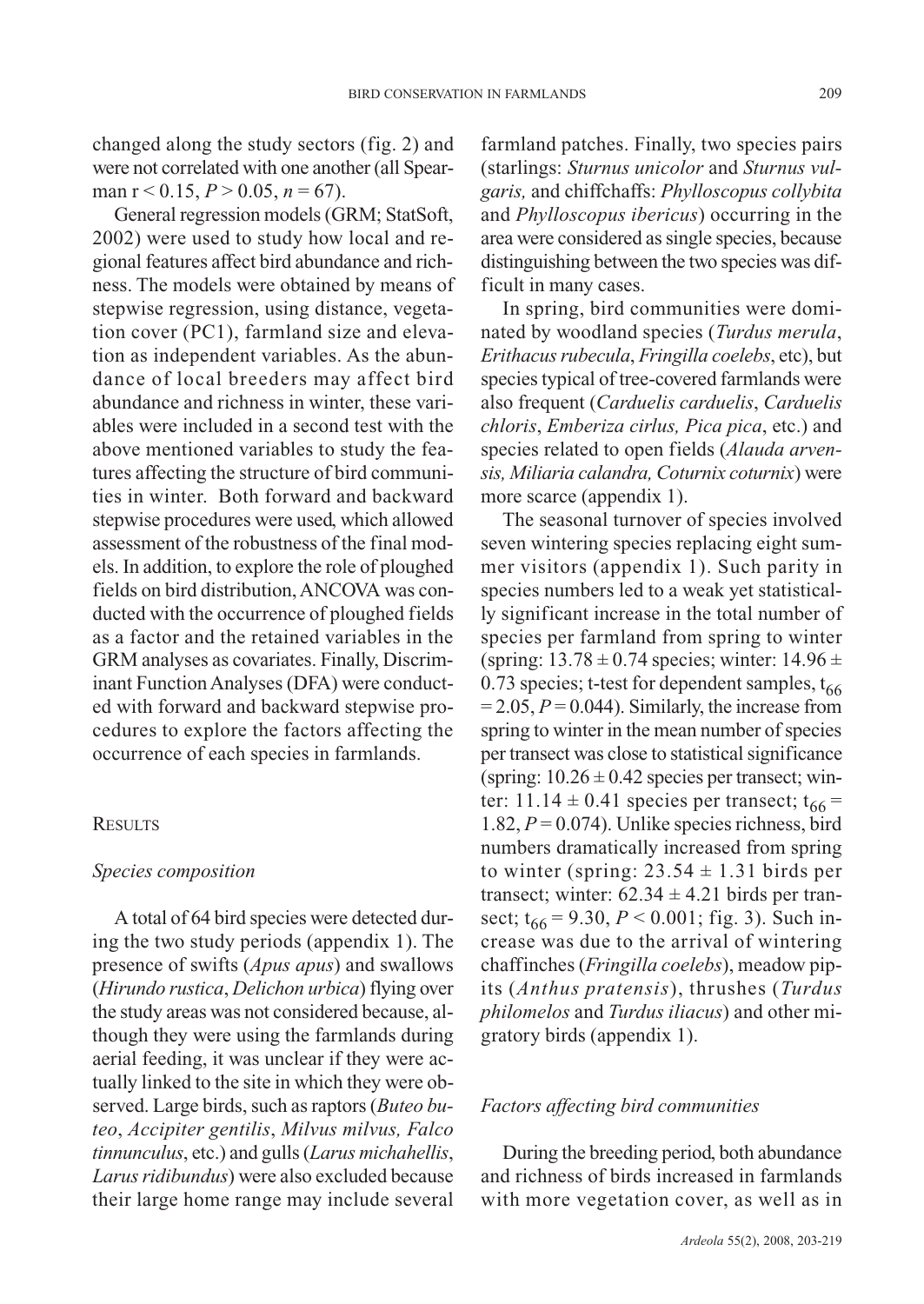

FIG. 3.—Relationships between the mean species richness (number of species per transect) and abundance of birds (number of individuals per transect) in northern Spanish farmlands, both in spring and in winter ( $n = 67$  farmlands).

*[Relaciones entre el número medio de especies (número de especies por transecto) y la abundancia de aves en las campiñas del norte de España en primavera e invierno (n = 67 campiñas).]*

large farmland patches (table 1). Against predictions, species richness increased westwards, which appeared to be related to the frequent occurrence of some species in the westernmost farmlands (for example, *Carduelis chloris*, *Corvus corone*, *Emberiza cia*, *Emberiza cirlus* or *Prunella modularis*, appendix 1). Controlling for the effect of vegetation cover (table 1), the mean species richness of birds per transect was significantly higher in farmlands with ploughed fields (F<sub>1,64</sub> = 4.20, *P* = 0.045). It was not possible to identify any influence of the occurrence of orchards on the structure of breeding bird communities.

In winter, both species richness and bird abundance increased in farmlands located at low elevation, as well as in large farmland patches. Distance also explained variation in mean abundance and species richness, with more birds wintering in eastern sectors (table 1). Controlling for the effect of spring abundance and richness, the abundance and species

*Ardeola* 55(2), 2008, 203-219

richness of wintering birds remained best explained by farmland size, elevation and distance to the western Pyrenées (table 1, fig. 4).

## *Factors affecting individual species*

Size of farmland patch was the most frequently retained explanatory variable in models of individual species (20 out of 64 species were negatively affected by decreasing farmland size; appendix 1). Distance was also important, followed by vegetation cover and elevation.

#### **DISCUSSION**

# *General features of northern Spanish farmlands*

Agricultural landscapes are usually characterised by a mosaic of land uses, where crops,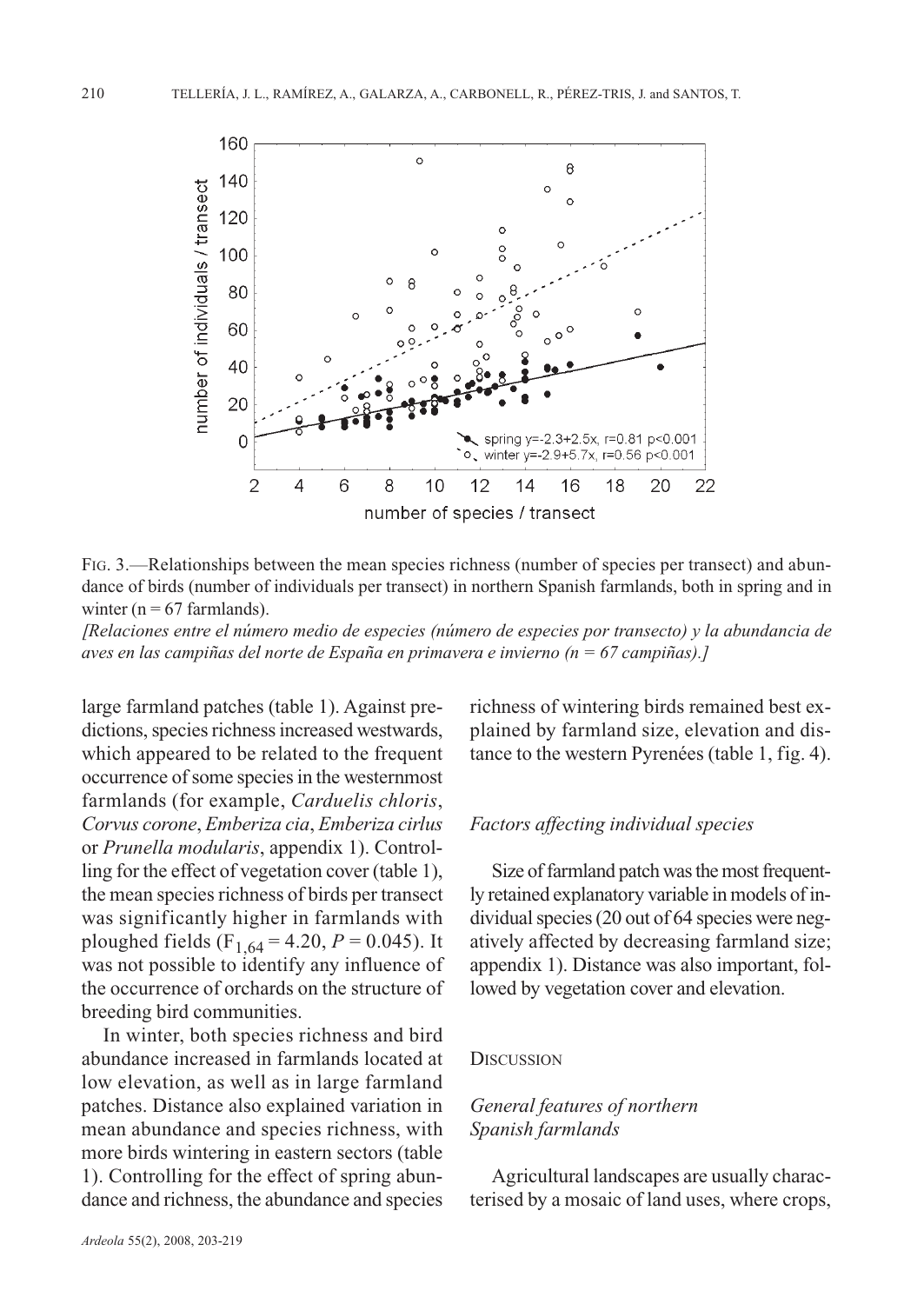#### TABLE 1

Results of general regression models (GRM) in which species richness and abundance of farmland birds are analysed in function of farmland size, vegetation cover (PC1 scores), elevation and distance to the western Pyrenees. The winter model 2 takes into account also the effect of spring abundance and richness. All models with  $n = 67$ .

*[Resultados de un "modelo de regresión general (GRM) en el que la riqueza de especies y la abundancia de aves son analizados en función del tamaño de la campiña, la cobertura de vegetación (PC1), la altitud y la distancia a los Pirineos occidentales. El modelo 2 para el invierno tiene en cuenta el efecto de la abundancia y riqueza primaveral.]*

|                        | <b>Total bird richness</b> |                | <b>Mean bird richness</b> |                | Mean bird abundance |                  |
|------------------------|----------------------------|----------------|---------------------------|----------------|---------------------|------------------|
| Spring model:          | $\beta$                    | $\overline{P}$ | $\beta$                   | $\overline{P}$ | β                   | $\boldsymbol{P}$ |
| Farmland size          | 0.65                       | ${}< 0.001$    |                           |                | 0.31                | 0.006            |
| Vegetation cover       | 0.21                       | 0.022          | 0.27                      | 0.029          | 0.32                | 0.005            |
| Elevation              |                            |                |                           |                |                     |                  |
| Distance               | 0.19                       | 0.032          |                           |                |                     |                  |
| Model                  | $R^2 = 0.53$               | ${}< 0.001$    | $R^2 = 0.07$              | 0.029          | $R^2 = 0.23$        | ${}< 0.001$      |
| Winter model 1:        | $\beta$                    | $\overline{P}$ | $\beta$                   | $\overline{P}$ | $\beta$             | $\overline{P}$   |
| Farmland size          | 0.75                       | < 0.001        | 0.27                      | 0.016          | 0.24                | 0.042            |
| Vegetation cover       |                            |                |                           |                |                     |                  |
| Elevation              | $-0.23$                    | 0.004          | $-0.31$                   | 0.006          |                     |                  |
| Distance               |                            |                | $-0.27$                   | 0.015          | $-0.32$             | 0.007            |
| Model                  | $R^2 = 0.63$               | < 0.001        | $R^2 = 0.25$              | ${}< 0.001$    | $R^2 = 0.17$        | 0.002            |
| <b>Winter model 2:</b> | $\beta$                    | $\overline{P}$ | $\beta$                   | $\overline{P}$ | β                   | $\overline{P}$   |
| Farmland size          | 0.50                       | < 0.001        |                           |                | 0.24                | 0.042            |
| Vegetation cover       |                            |                |                           |                |                     |                  |
| Elevation              | $-0.26$                    | ${}< 0.001$    | $-0.38$                   | ${}_{0.001}$   |                     |                  |
| Distance               |                            |                | $-0.35$                   | ${}< 0.001$    | $-0.32$             | 0.007            |
| Spring scores          | 0.38                       | ${}< 0.001$    | 0.43                      | ${}_{0.001}$   |                     |                  |
| Model                  | $R^2 = 0.71$               | ${}< 0.001$    | $R^2 = 0.36$              | ${}< 0.001$    | $R^2 = 0.17$        | 0.002            |

meadows, tree plantations and pastures are interspersed with towns and roads. Such a landscape mosaic offers an array of opportunities for species, some of which prefer natural or semi-natural habitat elements, while others thrive using anthropogenic elements such as crops, farms or urban areas. In this context, tree-covered farmlands surrounded by forests have been considered the paradigm of diverse agricultural landscapes in Europe, because they represent the closest equivalent to early practice of forest clearing for farming (Hoogeveen *et al*., 2001).

The Atlantic farmlands in northern Spain, with their abundant meadows and hedgerows interspersed with woodlands, are particularly suitable for birds associated with edge or open habitats (the main components of farmland bird communities; appendix 1). In fact, farmlands score the highest richness of bird species among all habitat types in the region (tree plantations, broadleaved forests and mountain pastures), and lodge many exclusive species at the regional scale (Tellería and Galarza, 1990). In addition, these tree-covered agricultural habitats sustain large numbers of some forest birds dur-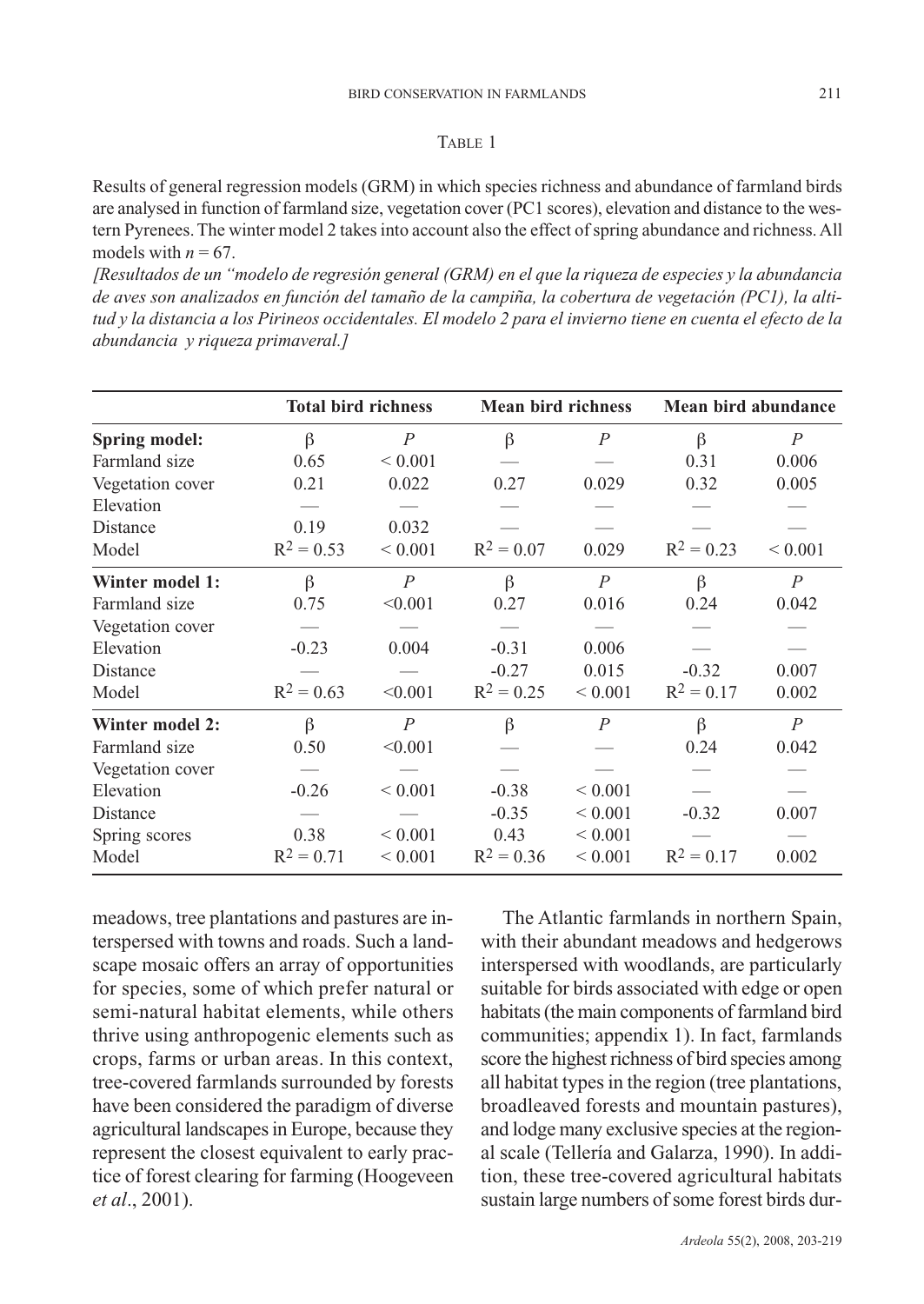

FIG. 4.—Relationships between the study features of northern Spanish Atlantic farmlands and the structure of bird communities. See text for further details.

*[Relaciones entre los rasgos estudiados en las campiñas y la estructura de las comunidades de aves. Véase el texto para más detalles.]*

ing winter (e.g. *Fringilla coelebs*, *Erithacus rubecula*, etc.), which together with the arrival of some migratory birds associated to meadows (e.g. *Anthus pratensis, Turdus iliacus*, etc.), make farmlands one of the most important habitats for wintering birds in Spain (Santos *et al.*, 1990; Tellería *et al.*, 1999).

However, various features of the Spanish Atlantic farmlands may limit their suitability to some bird species that are common in other European areas (appendix 1). First, lowland natural forests surrounding northern Spanish farmlands, and particularly oak forests (*Quercus robur*), have been historically destroyed to enlarge agricultural and urban areas (García *et*

produced the recovery of tree cover in lowlands throughout the expansion of pine and eucalyptus plantations, such reforestations have failed to restore habitat suitability for many forest birds. Consequently, some species have become relatively scarce in the region (*Dendrocopos minor*, *Sitta europaea*, *Parus palustris*, etc.; Martí and Del Moral, 2003), which may affect the local composition of farmland bird assemblages (Tellería and Galarza, 1990). Second, most northern Spanish farmlands are located on the slopes of a rough landscape that lacks marshland patches suitable for some water-dependent birds which are common in other European agricultural ar-

*al.,* 2005). Although farmland abandonment has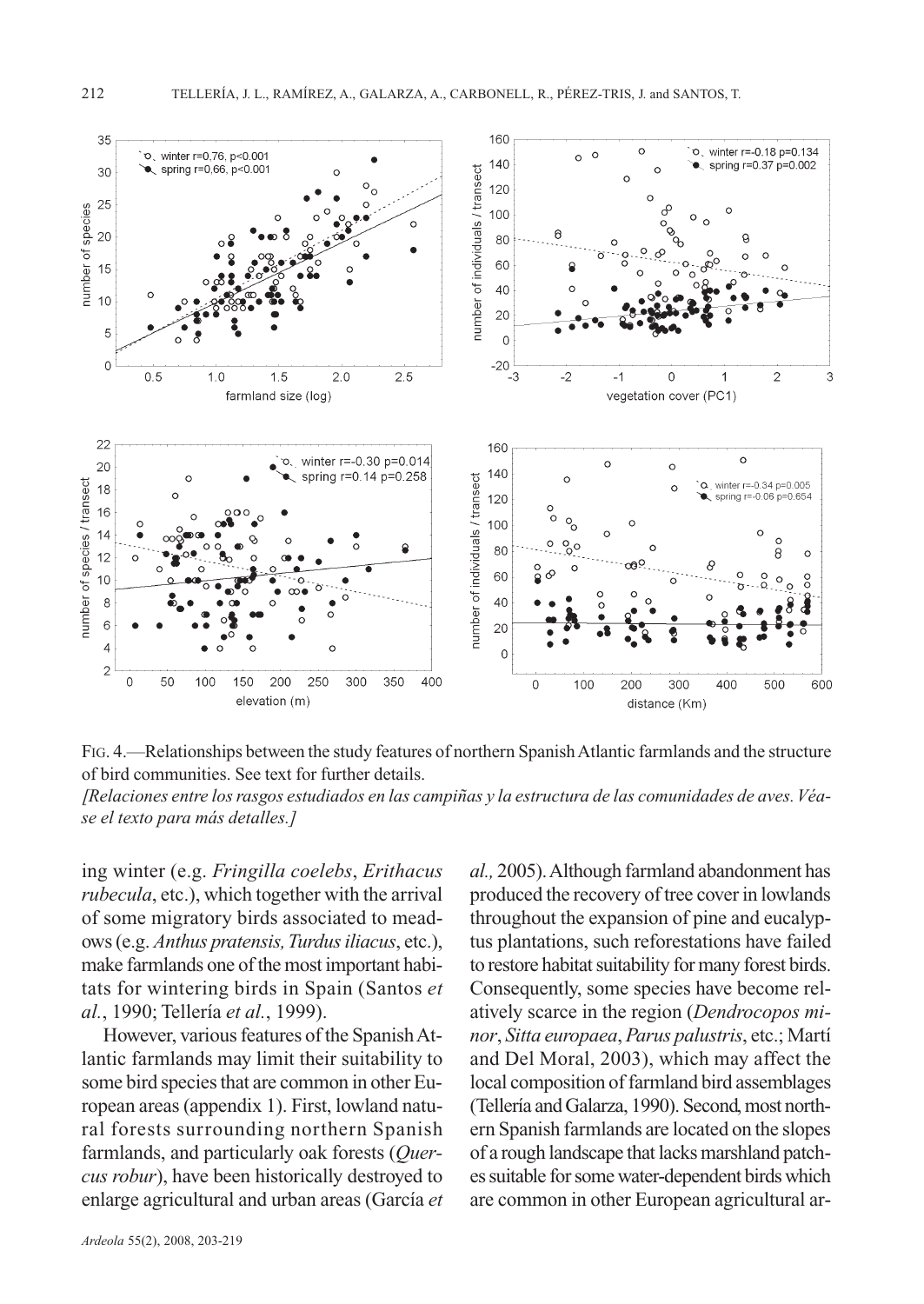eas (Bradbury and Kirby, 2006). Finally, northern Spanish farmlands are nearly exclusively devoted to hay production or grazing, which are favoured at the expense of crops, stubbles or other feeding substrata used by granivorous birds. This mode of land use explains the dominance of common species related to hedgerows (*Erithacus rubecula*, *Turdus merula*, *Troglodytes troglodytes*, etc.; appendix 1) and insectivorous birds associated with grasslands (e.g. *Anthus pratensis*), as well as the scarcity of farmland specialists dependent on arable fields that are today endangered in Europe (skylarks, buntings, finches, etc., Robinson *et al.*, 2001; Piha *et al*., 2003). The latter species are more abundant in cereal fields of the dry Mediterranean highlands located at the southern slopes of the Cantabrian Mountains (Tellería and Santos, 1985).

## *Effects of farmland size and vegetation cover*

Farmland size was a major determinant of species richness and abundance of birds during the breeding period, with large farmland patches having more species than small ones. Arguably, larger habitat patches may increase environmental heterogeneity, which should favour the local occurrence of specialist species. In addition, large habitat patches may sustain small populations of species with low ecological densities (Connor and McCoy, 1979). In fact, farmland size best explained the occurrence of the scarcest species in the study area (appendix 1). Preserving large farmland patches should attenuate the pervasive effect of habitat homogenisation. In the study area, such an effect may be critical in spring when meadows with tall vegetation often cover the smallest farmland patches, preventing the occurrence of ground-feeding birds that hardly ever feed in tall-grass fields (Buckingham *et al.*, 2004). However, large farmland patches often show a patchy distribution of harvested and un-harvested meadows, which allows birds to sequentially exploit a mosaic of feeding substrata. In addition, most groundnesters typical of open habitats avoid the forest edge and are absent from small farmland patches (Piha *et al*., 2003).

Apart from the size of farmlands, the cover of trees and shrubs also explained variation in species richness and abundance of breeding birds, supporting the view that large and more covered farmlands were the best breeding habitat for most farmland bird species. A close relationship between farmland bird abundance and vegetation cover has also been observed in previous studies, both in northern Spain and in other European farmland areas (Carrascal and Tellería, 1985; Hinsley and Bellamy, 2000; Wretenberg *et al*., 2007). Such an effect of habitat structure seems to be associated with the fact that the bulk of species occurring in these farmlands prefer forested habitats, and many open-habitat species, such as shrikes and chats, benefit from small patches of trees and shrubs within open farmlands.

In winter, farmland size remained the best predictor of species richness and abundance of birds. In principle, this pattern can be explained with the same arguments that are applied to breeding bird communities, with a particularly important role of the requirements of groundfeeding flocking birds dominant in winter (finches, pipits, some thrushes, etc., table 1). In winter, many birds move free of nesting requirements in search of food, which may explain the importance of patch size because large areas allow flocking birds to move between suitable feeding sites within the same farmland patch if disrupted (e.g. human or predator disturbance).

# *Effects of elevation and geographical location*

Both species richness and abundance of wintering bird communities decreased in farmlands located at high elevation (table 1), despite sampling which spanned a restricted elevational range. Such circumstance has also been observed in other regions, including southern Spanish wintering grounds where climate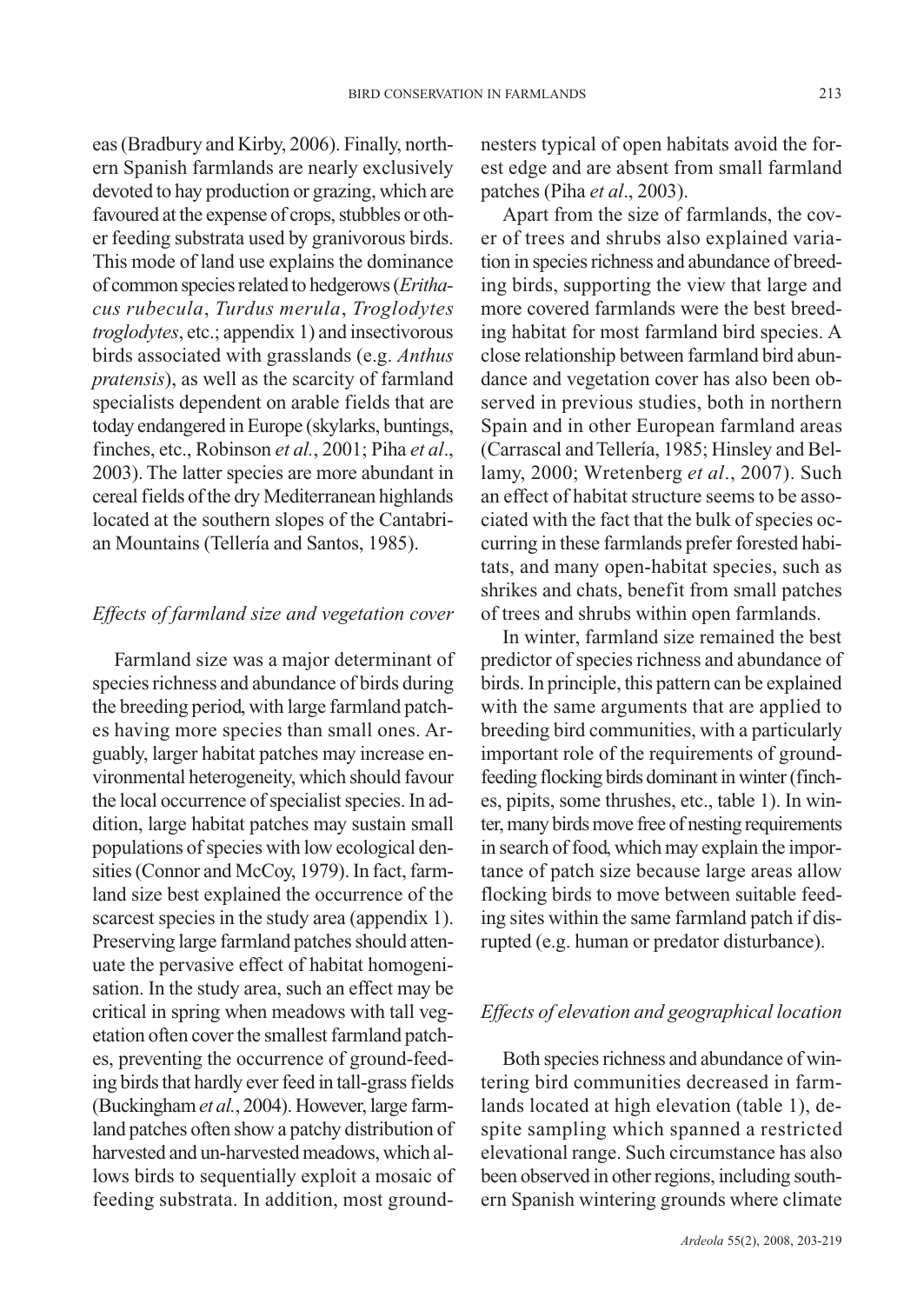conditions are improved by latitude and the oceanic influence (Tellería *et al.*, 2005). Although work was carried out on lowland farmlands, the highest altitude sampling sites are likely to be affected by colder conditions than the lowest sites, particularly in winter (Ninyerola *et al.*, 2005). Negative relationships between temperature and bird numbers are usually associated to low thermal inertia caused by the high surface-to-volume ratio, which compromises energy balance in small passerine birds (Calder and King, 1974; Blem, 1990). Such environmental pressure is particularly strong in winter, when behavioural strategies aimed to reduce the metabolic cost of thermoregulation enhance survival (Carrascal *et al.,* 2001). Because of energetic constraints, birds inhabiting cold regions will be more willing to move toward warmer sites during winter (Huertas and Díaz, 2001; Carrascal and Díaz, 2006).

Apart from an effect of elevation, the results given here show a westwards increase of species richness of breeding birds, which does not support the predicted decrease in bird species richness with increasing distance from the assumed colonization route of the Iberian forest avifauna (Ramírez and Tellería, 2003). This unexpected result is remarkable because it stands against the distribution of the whole avifauna (all bird species) across Spain, where species density (birds/100 km2) decreases in the western sectors of the Cantabrian range (Carrascal and Lobo, 2003). In this study, despite the distribution of some species (e.g. *Lanius collurio*, appendix 1), both species richness and the abundance of a group of species increased westwards during the breeding period. The results here may be related to the large-scale patterns of distribution of the Iberian avifauna. The existence of a lowland corridor into the northern Spanish range located along the Atlantic coast in the western edge of the Cantabrian Mountains (fig. 1) seems to us the best explanation for the increased abundance of many Mediterranean species in the westernmost farmlands (Martí and del Moral, 2003; González-Taboada *et al.*, 2007).

In winter, both species richness and abundance of birds decreased westwards, a result which supports the view that the regional patterns of bird abundance are influenced by the layout of birds'migratory pathways, independently of the local environmental conditions birds realise in different parts of their northern Spanish wintering range (Galarza and Tellería, 2003). The result has been related to greater costs of transport faced by migrating birds, as they move further from their main migratory gateway into the Iberian Peninsula (Galarza and Tellería, 2003). Ringing recoveries of pipits, chaffinches and other abundant wintering birds support the same pattern (authors' unpublished data), which may be thus considered as a large-scale geographical effect on the ability of farmlands to attract European migratory birds (Tellería *et al*., 2008).

## *Conservation implications*

Preserving and restoring biodiversity in agricultural landscapes is central to current conservation policies, because the future of many species depends on landscape use in manmade habitats (Bennet *et al.*, 2006). However, agricultural landscapes are seldom defined by one particular farming practice making the analysis of farmland biodiversity hardly understandable unless a multi-scale approach is used (Donald and Evans, 2006). It has been shown here that the distribution of birds in northern Spanish farmlands defines major biogeographical patterns, while it still remains affected by local management in the form of variable size and vegetation structure of individual farmlands. From this perspective, farmland patches are viewed as management units, an approach which may help to improve conservation of farmland birds in northern Spain for two main reasons.

Firstly, an approach focused of farmland patches may bring this habitat type to the attention of conservationists and managers, who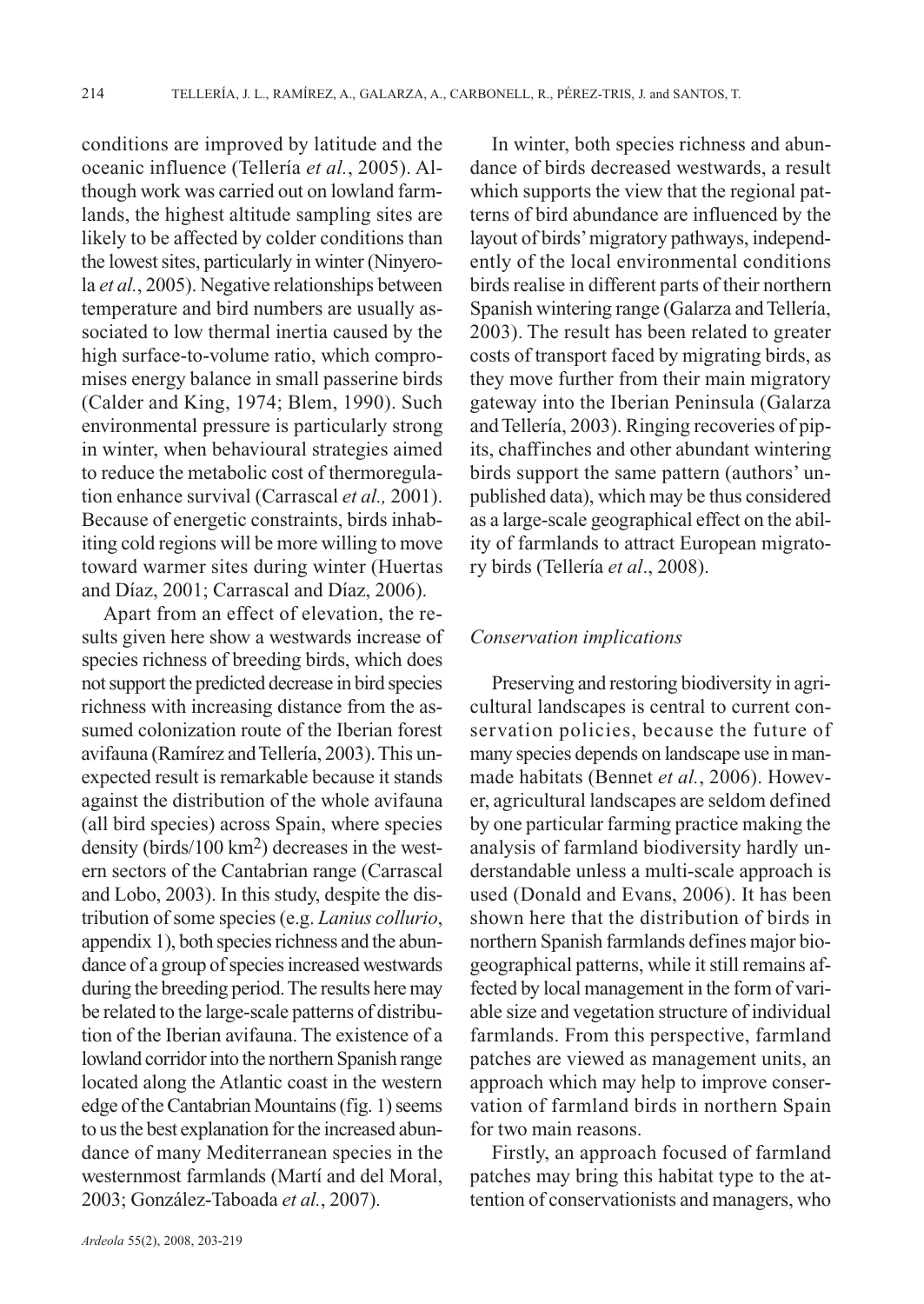usually perceive northern Spanish farmlands as an extended and rather continuous matrix. This view is reinforced by the EC Habitat directive (Council Directive 92/43/EEC) that is mainly focused to the conservation of natural habitats. Such perception has its roots in the evidence that the farmland range has been historically expanded by humans to cover much of northern Spain (Observatorio de la Sostenibilidad en España, 2005). As a consequence, farmlands have been left out of the Natura 2000 network of important habitats proposed for the Spanish Atlantic region, which is dominated by marshlands and natural forests (EU Notification nº 20004-4032 in application of the Directive 92/43/EEC). However, the real situation is that Spanish Atlantic farmlands are being progressively reduced, particularly to the east where the Basque Country and Cantabria have respectively lost 1.1 and 2.0 % of their former farmland range between 1987 and 2000 (Observatorio de la Sostenibilidad de España, 2005). According to the present results, losing farmland range may be critical for bird conservation. In the first place because farmland loss is particularly severe in coastal and lowland sectors, where the largest urban and industrial pressures are concentrated (Observatorio de la Sostenibilidad de España, 2006). Taking into account the importance of lowland farmlands for birds, and the increasing number of extra-Iberian wintering individuals in eastern sectors of the Cantabrian range, the ongoing and largely neglected loss of farmlands becomes of particular conservation concern.

Second, if farmland patches are treated as conservation units, with their particular species composition and environmental and geographical features, such units will be easily identified by administrators and developers during landscape planning. Therefore, if farmlands are viewed as habitat to be protected, they may be explicitly considered in environmental impact assessments, and be proposed as candidate habitats for conservation measures (Morris and Therivel, 2001). These results help to identify farmland conservation priorities by regional administrations in northern Spain, stressing for the importance of large lowland farmlands as habitats for both the richest bird communities and the most endangered species.

In conclusion, large lowland farmlands should be declared priority sites to apply the agri-environmental schemes sponsored by the CAP. Because subsidy receivers are legally obliged to keep their land in good agricultural and environmental shape from 2005 onwards (Council Regulation 1782/2003 and Commission Regulation 796/2004), they may be advised to carry out specific management actions to improve the habitat according to the preferences of endangered birds. However, agri-environment measures are still in the earliest stage of design because of the complexity brought about by the many interacting features of farmland habitat (Buckingham *et al.*, 2004; Donald *et al.*, 2007; Whitthingham, 2007). For example, it is important to discuss the potential conflict raised by other EU environmental policies that may negatively affect farmland biodiversity in northern Spain, such as funding for afforestation directed to reduce the greenhouse effect and to protect soils (Ministerio de Agricultura, Pesca y Alimentación, 2006).

ACKNOWLEDGEMENTS.—This study was funded by the Spanish Ministry of Education and Science (project CGL2004-02744/BOS), Fellowship EX-2006-0733 to AR and the Ramon y Cajal programme (RYC-2005-000206) to JP. M. Díaz, A. Paterson and two anonymous referees considerably improved an early version of this manuscript.

## **BIBLIOGRAPHY**

- BÁLDI,A. and FARAGÓ, S. 2007. Long-term changes of farmland game populations in a post-socialist country (Hungary). *Agriculture, Ecosystems & Environment*, 118: 307-311.
- BENNET, A. F., RADFORD, J. Q. and HASLEM, A. 2006. Properties of land mosaics: Implications for na-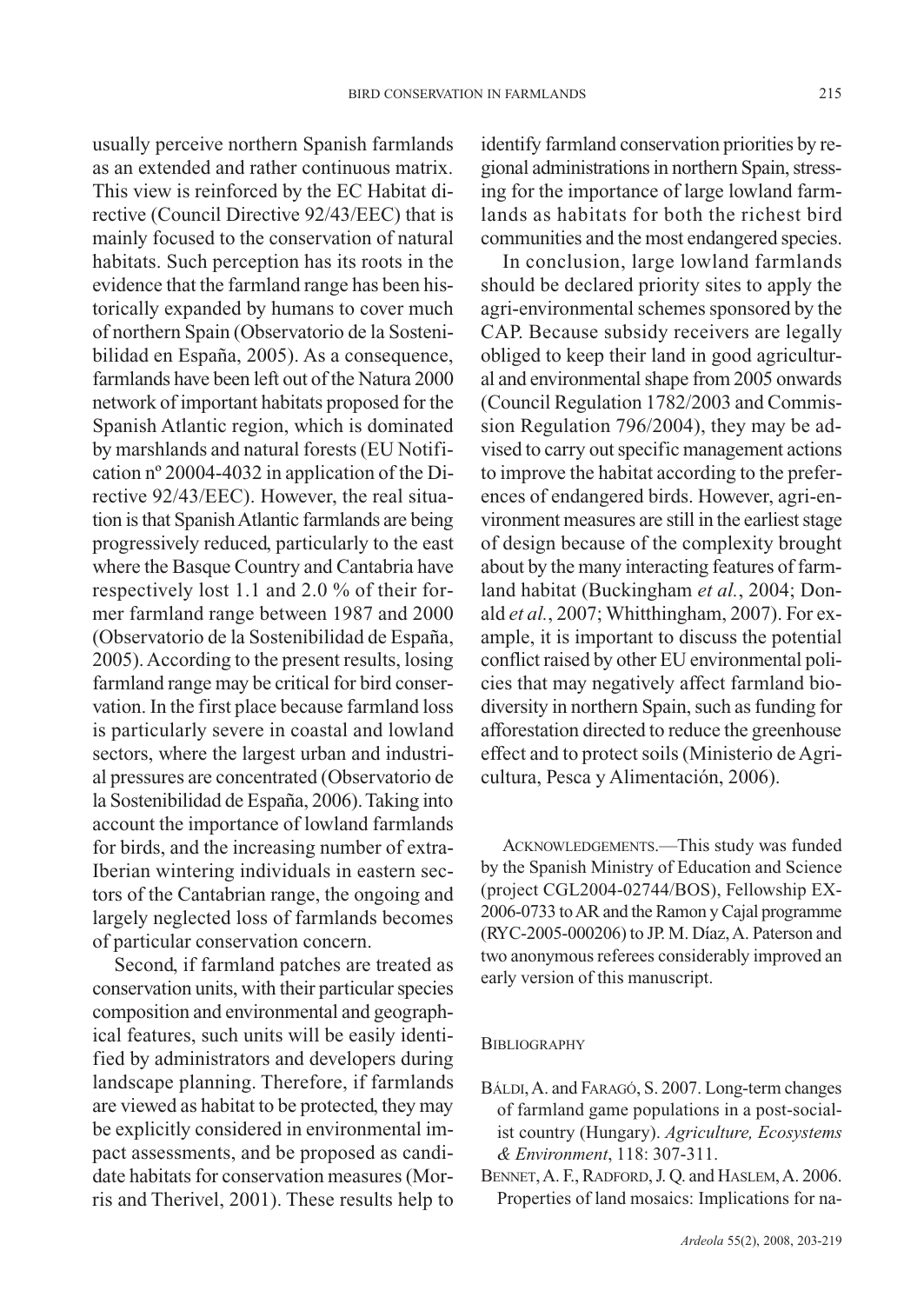ture conservation in agricultural environments. *Biological Conservation,* 133: 250-264.

- BENTON, T. G., VICKERY, J. A. and WILSON, J. D. 2003. Farmland biodiversity: is habitat heterogeneity the key? *Trends in Ecology and Evolution,* 18: 182-188.
- BLEM, C. R. 1990. Avian energy storage. *Current Ornithology*, 7: 59-113.
- BRADBURY, R. B. and KIRBY, W. B. 2006. Farmland birds and resource protection in the UK: Crosscutting solution for multi-functional farming? *Biological Conservation*, 129: 530-542.
- BUCKINGHAM, D. L., ATKINSON, P. W. and ROOK,A. J. 2004. Testing solution in grass-dominated landscapes: a review of current research. *Ibis*, 146:163-170.
- CALDER, W. A. and KING, J. R. 1974. Thermal and caloric relations of birds. In, D. S. Farner and J. R. King (Eds.), *Avian biology*.Volume 4, pp. 259- 413. Academic Press. New York.
- CARRASCAL, L. M. and TELLERÍA, J. L. 1985. Avifauna invernante en los medios agrícolas del norte de España II. Papel de la estructura de la vegetación y la competencia interespecífica. *Ardeola,* 32: 227-251.
- CARRASCAL, L. M. and LOBO,J. M. 2003. Respuestas a viejas preguntas con nuevos datos: estudio de los patrones de distribución de la avifauna española y consecuencias para su conservación. En, R. Martí, R. and J. C. del Moral (Eds.), *Atlas de las aves reproductoras de España*, pp. 651-668. Dirección General de Conservación de la Naturaleza-Sociedad Española de Ornitología. Madrid.
- CARRASCAL, L. M., DÍAZ, J. A., HUERTAS, D. L. and MOZETICH, I. 2001. Behavioral thermoregulation by treecreepers: trade-off between saving energy and reducing crypsis. *Ecology,* 82: 1642-1654.
- CARRASCAL, L. M. and DÍAZ, L. 2006. Winter bird distribution in abiotic and habitat structural gradients: a case study with Mediterranean montane oakwoods. *Ecoscience*, 13: 100-110.
- CONCEPCIÓN, E. D., DÍAZ, M. and BAQUERO, R. A. 2008. Effects of landscape complexity on the ecological effectiveness of agri-environment schemes. *Landscape Ecology*, 23: 135-148.
- CONNOR, E. F. and MCCOY, E. D. 1979. The statistics and biology of the species-area relationships. *American Naturalist*,113: 791-833.
- DONALD, P. F. and EVANS, A. D. 2006. Habitat connectivity and matrix restoration: the wider implications of agri-environment schemes. *Journal of Applied Ecology,* 43: 209-218.
- DONALD, P. F., GREEN, R. E. and HEATH, M. F. 2001. Agricultural intensification and the collapse of Europe's farmland bird populations. *Proceedings of the Royal Society of London Series B – Biological Sciences*, 268: 25-29.
- DONALD, P. F., SANDERSON, F. J., BURFIELD, I. J., BIERMAN, S. M., GREGORY, R. D. and WALICZKY, Z. 2007. International conservation policy delivers benefits for birds in Europe. *Science*, 317: 810-813.
- EUROPEAN ENVIRONMENTAL AGENCY 2006. Integra*tion of environment into EU Agriculture Policy. The IRENA indicator-based assessment report*. Office for Official Publication of the European Communities. Copenhagen.
- GALARZA, A. and TELLERÍA, J. L. 2003. Linking processes: efects of migratory routes on the distribution of abundance of wintering passerines. *Animal Biodiversity and Conservation,* 26: 19-27.
- GARCÍA, D., QUEVEDO, M., OBESO, J. R. and ABA-JO, A. 2005. Fragmentation patterns and protection of montane forest in the Cantabrian range (NW Spain). *Forest Ecology and Management,* 208: 29-43
- GONZÁLEZ-TABOADA, F. NORES, C. and ÁLVAREZ, M. A. 2007. Breeding bird species richness in Spain: assessing diversity hypothesis at various scales. *Ecography*, 30: 241-250.
- HERZON, I. and O´HARA, R. B. 2007. Effects of landscape complexity on farmland birds in the Baltic States. *Agriculture, Ecosystems & Environment,* 118: 297-306.
- HINSLEY, S. A. and BELLAMY, P. E. 2000. The influence of habitat structure, management and landscape context on the value of hedgerow to birds: a review. *Journal of Environmental Management,* 60: 33-49.
- HOOGEVEEN,Y. R., PETERSEN,J. E. and GABRIELSEN, P. 2001. *Agriculture and biodiversity in Europe. Background report to the High-Level European Conference on Agriculture and Biodiversity, 5-7 June, Paris*. Council of Europe/UNEP.
- HUERTAS, D. and DÍAZ, J. A. 2001. Winter habitat selection by montane forest bird assemblages: the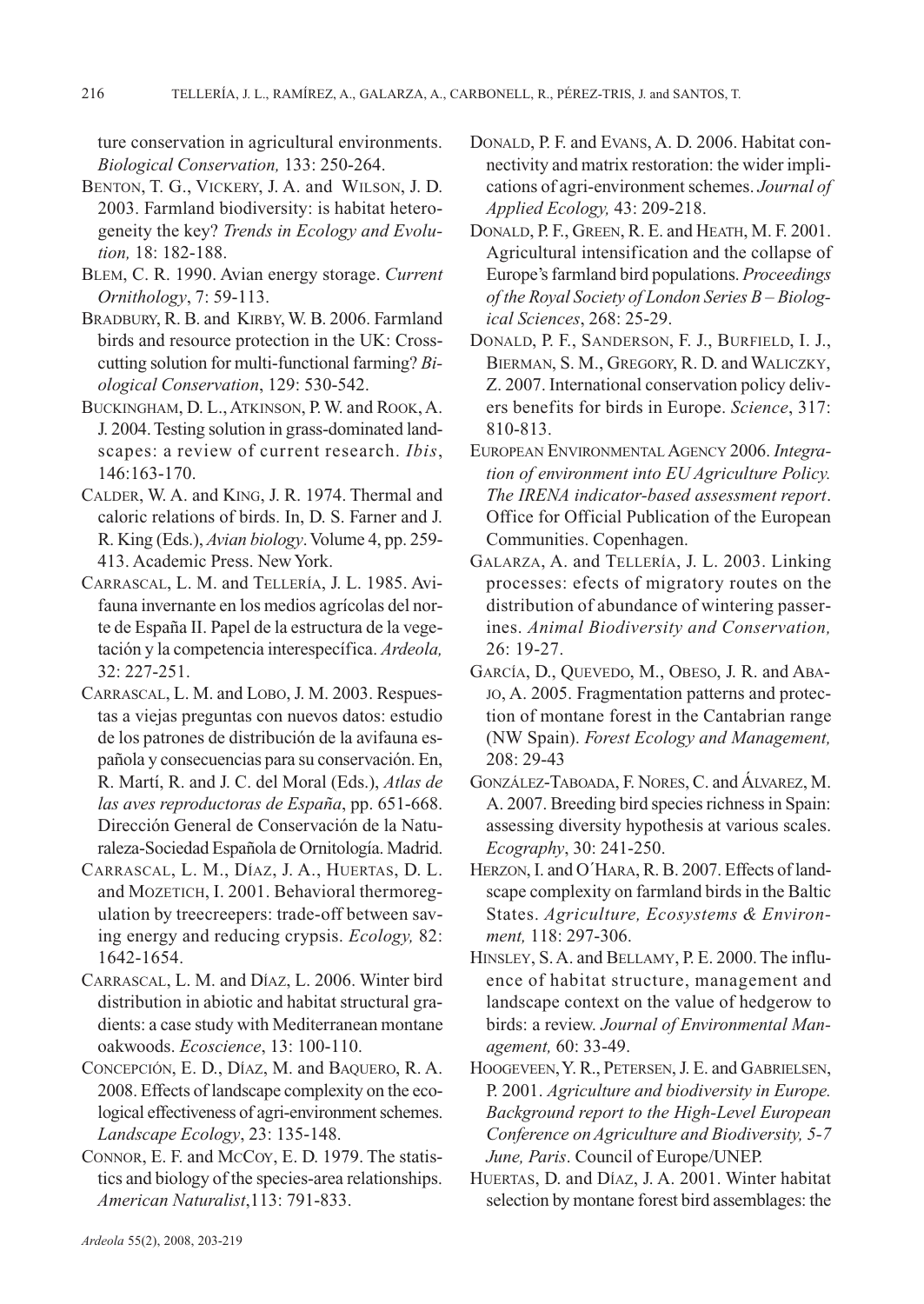effects of solar radiation. *Canadian Journal of Zoology*, 79: 279-284.

- IOFFE, G., NEFEDOVA, T. and ZASLAVSKY, I. 2004. From spatial continuity to fragmentation: the case of Russian farming. *Annals of the Association of American Geographers,* 94: 913-943.
- MARTÍ, R. and DEL MORAL, J. C. 2003. *Atlas de las aves reproductoras de España*. Dirección General de Conservación de la Naturaleza-SEO. Madrid.
- MINISTERIO DE AGRICULTURA, PESCA Y ALI-MENTACIÓN 2006. *Forestación de Tierras Agrícolas: Análisis de su evolución y contribución a la fijación del carbono y al uso racional de la tierra*. MAPA. Madrid
- MORRIS, P.and THERIVEL, R. 2001. *Methods of environmental impact assessment*. Spon Press. London.
- NINYEROLA, M., PONS, X. and ROURE, J. M. 2005. *Atlas climatológico digital de la península Ibérica. Metodología y aplicaciones en bioclimatología y geobotánica*. Universidad Autónoma de Barcelona. Bellaterra.
- OBSERVATORIO DE LA SOSTENIBILIDAD EN ESPAÑA 2005. *Informe de sostenibilidad en España 2005*. Universidad de Alcalá de Henares. Madrid.
- OBSERVATORIO DE LA SOSTENIBILIDAD EN ESPAÑA 2006. *Informe de sostenibilidad en España 2006*. Universidad de Alcalá de Henares. Madrid.
- PIHA, M., PAKKALA, T. and TIAINEN, J. 2003. Habitat preferences of the Skylark *Alauda arvensis*in Southern Finland. *Ornis Fennica,* 80: 97-110.
- RAMÍREZ, A. and TELLERÍA, J. L. 2003. Efectos geográficos y ambientales sobre la distribución de las aves forestales ibéricas. *Graellsia,* 59: 219-231.
- ROBINSON, R. A., WILSON, J. D. and CRICK, H. Q. P. 2001. The importante of arable habitat for farmland birds in grassland landscapes. *Journal of Applied Ecology*, 38: 1059-1069.
- ROOT, T. 1988. Energy constraints on avian distributions and abundances. *Ecology*, 69: 220-339.
- ROSENZWEIG, M. L. 1995. *Species diversity in space and time*. Cambridge University Press. Cambridge.
- SANTOS, T., ASENSIO, B., CANTOS, F. J. and BUENO, J. M. 1990. Efectos de las repoblaciones con árboles exóticos sobre los Paseriformes invernantes en el norte de España. *Ardeola*, 37: 309-317.
- STATSOFT 2002. STATISTICA Version 6.0, Statsoft Inc. Tulsa.
- TELLERÍA, J. L. and GALARZA, A. 1990. Avifauna y paisaje en el Norte de España: efecto de las repoblaciones con árboles exóticos. *Ardeola,* 37: 229-245.
- TELLERÍA, J. L. and SANTOS, T. 1985. Avifauna invernante en los medios agrícolas del norte de España I. Caracterización biogeográfica. *Ardeola,* 32: 203-225.
- TELLERÍA, J. L., ASENSIO, B. and DÍAZ, M. 1999. *Aves Ibéricas II. Passeriformes*. Reyero Ed. Madrid.
- TELLERÍA, J. L., RAMÍREZ, A. and PÉREZ-TRIS, J. 2005. Conservation of seed-dispersing migrant birds in Mediterranean habitats: shedding light on patterns to preserve processes. *Biological Conservation,* 124: 493-502.
- TELLERÍA,J. L., RAMÍREZ,A., CARBONELL,R., PÉREZ-TRIS,J. and SANTOS,T. 2008. Do migratory pathways affect the regional abundance of wintering birds? A test in northern Spain. *Journal of Biogeography,* DOI:10.1017/S0959270908008137.
- WHITTHINGHAM, M. J. 2007. Will agri-environment schemes deliver substantial biodiversity gain and if not why no? *Journal of Applied Ecology,* 44: 1-5.
- WIENS J.A. 1989. *The ecology of bird communities*. 2 vols. Cambridge University Press. Cambridge.
- WRETENBERG, J., LINDSTROM, A., SVENSSON, S. and PART, T. 2007. Linking agricultural policies to population trends of Swedish farmland birds in different agricultural regions. *Journal of Applied Ecology*, 44: 933-941.

*[Recibido: 10-07-08] [Aceptado: 23-12-08]*

**Jose Luis Tellería**, **Tomás Santos, Javier Pérez-Tris** and **Álvaro Ramírez** teach Zoology and animal conservation at the Complutense University of Madrid. **Aitor Galarza** and **Roberto Carbonell** are officers at the conservation services of the Basque Country and Castilla y León Autonomous Communities. All of them belong to the UCM research group "Vertebrate Biology and Conservation" (http://www.ucm.es/info/zoo/bcv\_eng/index.html), which studies the biogeography, evolution and ecology of terrestrial vertebrates from the perspective of conservation biology.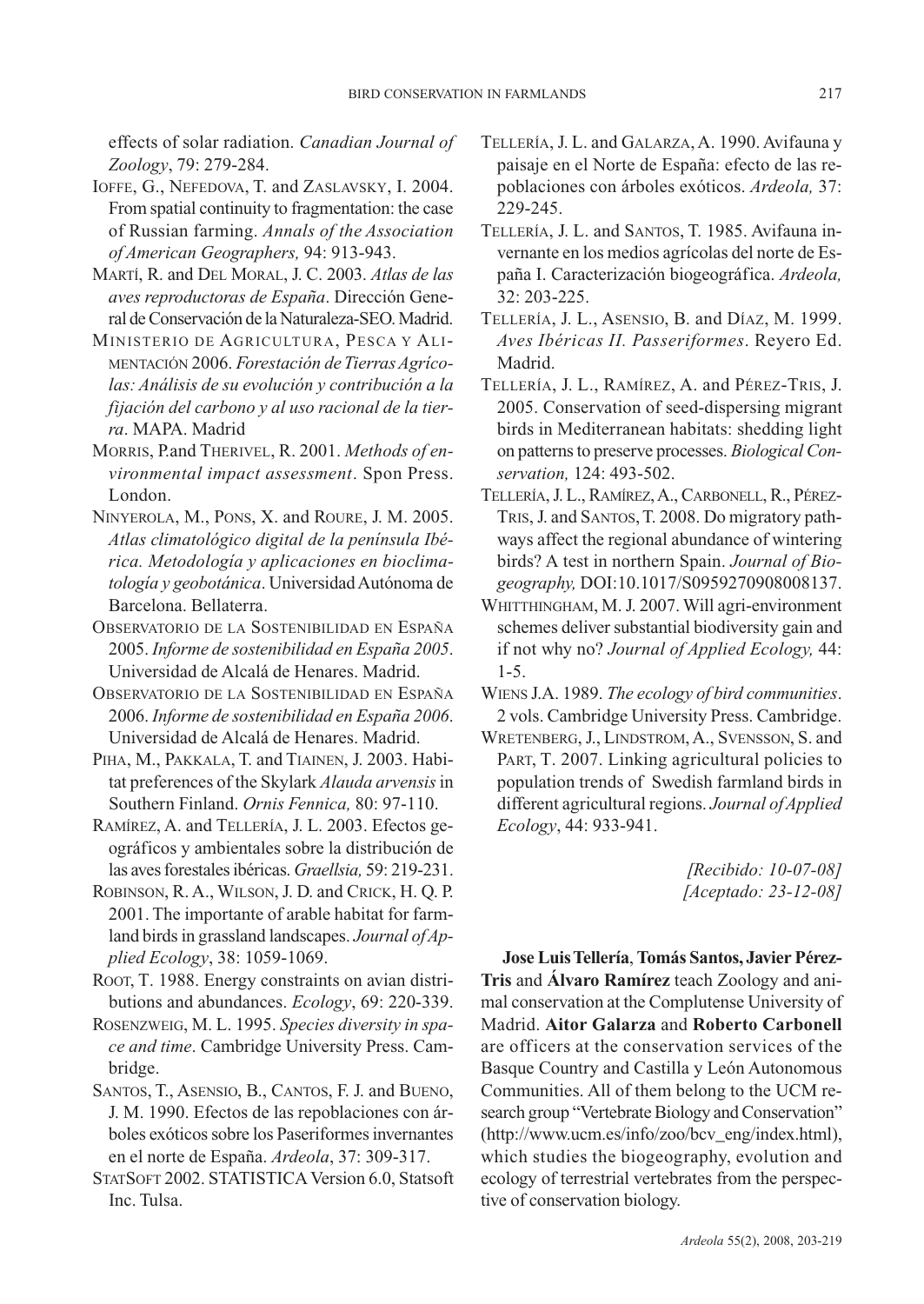Occurrence and abu ndance of birds breeding and wintering in northern Spanish farmlands. T he n u mber of farmland patches occupied by each species (*n*) and the mean n u mber of individuals recorded per transect are reported. T he results of discriminant analyses evaluating the positive (+) or negative (-) effect of farmland size (SIZ E), elevation (E L E V), distance from the western  $\mathsf{P}$ yrenées (DIST) and vegetation cover (C OV) on bird occurrence are also show n (\**P* < $<$  0.05,  $*$  *P* V  $< 0.01$  and \*\*\*  $P$  $< 0.001$ ).

lPresencia y abundancia de las especies de aves reproductoras e invernantes en las campiñas del norte de España. Se detalla el número de campiñas ocupadas por cada especie (n) y el número medio de individuos observados por transecto. Los resultados de un análisis discriminante han evaluado [Presencia y abundancia de las especies de aves reproductoras e invernantes en las campiñas del norte de España. Se detalla el número de campiñas *El efecto positivo (+) o negativo (-) del tamaño de la campiña (SIZE), su altitud (ELEV), distancia a los Pirineos occidentales (DIST) y cobertura ve*ocupadas por cada especie (n) y el número medio de individuos observados por transecto. Los resultados de un análisis discriminante han evaluado *T) y cobertura ve-V), distancia a los Pirineos occidentales (DIS < 0.001)] el efecto positivo (+) o negativo (-) del tamaño de la campiña (SIZE), su altitud (EL*  $<$  0.01  $y$  \*\*\* *P <* $< 0.05, **P$ *<V) sobre la presencia de las aves (\*P getal (C O*

|                                      |                                                                                          | Spring          |                                                        |                                                                                                                               |                                                                                                                                                                                                                                                                                                           |                            |                                                             | Winter          |                                                                 |                                                                                                                                                                                                                                                                                                                     |                                        |                                     |
|--------------------------------------|------------------------------------------------------------------------------------------|-----------------|--------------------------------------------------------|-------------------------------------------------------------------------------------------------------------------------------|-----------------------------------------------------------------------------------------------------------------------------------------------------------------------------------------------------------------------------------------------------------------------------------------------------------|----------------------------|-------------------------------------------------------------|-----------------|-----------------------------------------------------------------|---------------------------------------------------------------------------------------------------------------------------------------------------------------------------------------------------------------------------------------------------------------------------------------------------------------------|----------------------------------------|-------------------------------------|
|                                      | $\blacksquare$                                                                           | Mean $\pm$ se   | <b>SIZE</b>                                            | <b>AHTE</b>                                                                                                                   | <b>LSIQ</b>                                                                                                                                                                                                                                                                                               | $\rm \widetilde{S}$        | E                                                           | $Mean + se$     | <b>SIZE</b>                                                     | ELEV                                                                                                                                                                                                                                                                                                                | <b>DIST</b>                            | COV                                 |
| Aegithalos caudatus                  |                                                                                          | $0.21 \pm 0.1$  |                                                        |                                                                                                                               |                                                                                                                                                                                                                                                                                                           |                            |                                                             | $0.07 + 0.05$   |                                                                 |                                                                                                                                                                                                                                                                                                                     |                                        |                                     |
| Ilauda arvensis                      |                                                                                          |                 |                                                        |                                                                                                                               |                                                                                                                                                                                                                                                                                                           |                            |                                                             | $0.49 \pm 0.34$ | $-1$<br>***                                                     |                                                                                                                                                                                                                                                                                                                     |                                        | $\sum_{\ast}$                       |
|                                      |                                                                                          |                 |                                                        |                                                                                                                               |                                                                                                                                                                                                                                                                                                           |                            |                                                             | $2.45 \pm 1$    |                                                                 |                                                                                                                                                                                                                                                                                                                     |                                        |                                     |
| Anthus pratensis<br>Anthus trivialis |                                                                                          | $0.24 \pm 0.0$  | $+\qquad 1 \qquad +$<br>$\frac{2}{3}$<br>$\frac{2}{3}$ |                                                                                                                               |                                                                                                                                                                                                                                                                                                           |                            |                                                             |                 | í                                                               |                                                                                                                                                                                                                                                                                                                     |                                        |                                     |
| Carduelis cannabina                  |                                                                                          | $1.02 + 0.2$    |                                                        |                                                                                                                               |                                                                                                                                                                                                                                                                                                           |                            |                                                             | $0.38 + 0.2$    |                                                                 | $\overbrace{ \cdot }^*$                                                                                                                                                                                                                                                                                             |                                        |                                     |
| Carduelis carduelis                  |                                                                                          | $3.44 \pm 0.3$  |                                                        |                                                                                                                               |                                                                                                                                                                                                                                                                                                           |                            |                                                             | $2.99 + 0.94$   |                                                                 |                                                                                                                                                                                                                                                                                                                     | $\Gamma = \Gamma = 1$                  |                                     |
| Carduelis chloris                    | 148                                                                                      | $2.1 + 0.25$    | $\div \left( + \atop{+} \right)$                       |                                                                                                                               | $\bigoplus_{*}$                                                                                                                                                                                                                                                                                           |                            | 3739940                                                     | $1.13 \pm 0.42$ |                                                                 | $\frac{1}{1}$ $\frac{1}{1}$ $\frac{1}{1}$ $\frac{1}{1}$ $\frac{1}{1}$ $\frac{1}{1}$ $\frac{1}{1}$ $\frac{1}{1}$ $\frac{1}{1}$ $\frac{1}{1}$ $\frac{1}{1}$ $\frac{1}{1}$ $\frac{1}{1}$ $\frac{1}{1}$ $\frac{1}{1}$ $\frac{1}{1}$ $\frac{1}{1}$ $\frac{1}{1}$ $\frac{1}{1}$ $\frac{1}{1}$ $\frac{1}{1}$ $\frac{1}{1}$ |                                        |                                     |
| Carduelis spinus                     |                                                                                          | $0\pm 0$        | $\overline{\phantom{a}}$                               | $\mathbf{I}$                                                                                                                  | $\overline{1}$                                                                                                                                                                                                                                                                                            |                            |                                                             | $0.87 \pm 0.29$ |                                                                 |                                                                                                                                                                                                                                                                                                                     | ı                                      | $\overset{+}{\underset{*}{\smile}}$ |
| Certhia brachydactyla                |                                                                                          | $0.02 + 0.02$   |                                                        |                                                                                                                               |                                                                                                                                                                                                                                                                                                           | $\widehat{t}$              |                                                             | $0.03 + 0.02$   | $\overline{1}$                                                  | $\mathbf{I}$                                                                                                                                                                                                                                                                                                        | I,                                     |                                     |
| Cettia cetti                         |                                                                                          | $0.19 + 0.1$    |                                                        |                                                                                                                               |                                                                                                                                                                                                                                                                                                           |                            |                                                             | $0.02 \pm 0.02$ | ł                                                               |                                                                                                                                                                                                                                                                                                                     | $\begin{pmatrix} - \\ + \end{pmatrix}$ | $\widehat{t}$                       |
| Cisticola juncidis                   | $\Omega$                                                                                 | $0.82 \pm 0.1$  | $rac{+}{1}$                                            | $\begin{array}{c}\n\begin{array}{c}\n\bullet \\ \bullet \\ \bullet \\ \bullet \\ \bullet\n\end{array}\n\end{array}$           | $\frac{1}{1}$ + $\frac{1}{1}$ + $\frac{1}{1}$ + $\frac{1}{1}$ + $\frac{1}{1}$ + $\frac{1}{1}$ + $\frac{1}{1}$ + $\frac{1}{1}$ + $\frac{1}{1}$ + $\frac{1}{1}$ + $\frac{1}{1}$ + $\frac{1}{1}$ + $\frac{1}{1}$ + $\frac{1}{1}$ + $\frac{1}{1}$ + $\frac{1}{1}$ + $\frac{1}{1}$ + $\frac{1}{1}$ + $\frac{1$ |                            |                                                             | $0.07 \pm 0.03$ | $\begin{array}{c}\n+ \\ + \\ \ast \\ \ast \\ \ast\n\end{array}$ |                                                                                                                                                                                                                                                                                                                     | I                                      |                                     |
| Columba palumbus                     |                                                                                          | $0.39 \pm 0.11$ |                                                        |                                                                                                                               |                                                                                                                                                                                                                                                                                                           |                            |                                                             | $0.1 + 0.07$    |                                                                 |                                                                                                                                                                                                                                                                                                                     | $\mathbf{I}$                           |                                     |
| Corvus corone                        |                                                                                          | $2.04 \pm 0.34$ | $+\frac{+}{*}$                                         | $\bar{\beta}$                                                                                                                 |                                                                                                                                                                                                                                                                                                           |                            | 38                                                          | $0.61 \pm 0.18$ |                                                                 |                                                                                                                                                                                                                                                                                                                     | ı                                      |                                     |
| Coturnix coturnix                    | $\mathbb{Z} \otimes \mathbb{Q} \otimes \mathbb{Q} \otimes \mathbb{Q} \otimes \mathbb{Q}$ | $0.03 + 0.02$   | j                                                      | $\mathbf{r}^{\pm}$                                                                                                            |                                                                                                                                                                                                                                                                                                           | $\bigodot_*$               |                                                             | $\overline{1}$  | $\overline{1}$                                                  |                                                                                                                                                                                                                                                                                                                     | ı                                      |                                     |
| Cuculus canorus                      |                                                                                          | $0.1 + 0.04$    |                                                        | f,                                                                                                                            |                                                                                                                                                                                                                                                                                                           | $\mathbf{r}$               |                                                             |                 |                                                                 |                                                                                                                                                                                                                                                                                                                     |                                        |                                     |
| Cyanistes caeruleus                  |                                                                                          | $0.08 + 0.04$   |                                                        | $\begin{array}{cccccccccc} & & & & & & & \widehat{+} & & & \\ & & & & & & & & \widehat{+} & & \\ & & & & & & & & \end{array}$ |                                                                                                                                                                                                                                                                                                           | $\bigoplus_{\ast}$         | $\circ$ $\circ$ $\stackrel{?}{\sim}$ $\circ$ $\sim$ $\circ$ | $0.34 \pm 0.07$ | $\frac{1}{\ast}$                                                |                                                                                                                                                                                                                                                                                                                     |                                        |                                     |
| Dendrocopos major                    |                                                                                          | $0.06 \pm 0.03$ | $\widehat{+\,\,\stackrel{\leftrightarrow}{+}\,}$       |                                                                                                                               |                                                                                                                                                                                                                                                                                                           |                            |                                                             | $0.05 \pm 0.03$ |                                                                 |                                                                                                                                                                                                                                                                                                                     | $\mathbf I$                            |                                     |
| Dendrocopos minor                    |                                                                                          |                 | $\overline{\phantom{a}}$                               |                                                                                                                               |                                                                                                                                                                                                                                                                                                           |                            |                                                             | $0.02 \pm 0.01$ |                                                                 |                                                                                                                                                                                                                                                                                                                     |                                        |                                     |
| Emberiza cia                         |                                                                                          | $0.08 + 0.04$   | $\mathbf{I}$                                           |                                                                                                                               |                                                                                                                                                                                                                                                                                                           |                            |                                                             | $0.37 + 0.$     |                                                                 |                                                                                                                                                                                                                                                                                                                     |                                        |                                     |
| Emberiza cirlus                      |                                                                                          | $0.82 \pm 0.15$ | $\bigoplus_{\ast}$                                     |                                                                                                                               |                                                                                                                                                                                                                                                                                                           |                            | $\bar{z}$                                                   | $0.51 \pm 0.1$  | $+\frac{1}{2}$                                                  |                                                                                                                                                                                                                                                                                                                     | $(+)$                                  |                                     |
| Emberiza citrinella                  |                                                                                          | $0.03 + 0.02$   |                                                        |                                                                                                                               |                                                                                                                                                                                                                                                                                                           |                            |                                                             |                 |                                                                 |                                                                                                                                                                                                                                                                                                                     | $\overline{\phantom{a}}$               |                                     |
| Erithacus rubecula                   | $\sim 24$                                                                                | $3.3 + 0.32$    | $\hat{\mathbf{r}}$                                     |                                                                                                                               | $1 \quad 1 \quad 1 \quad 1 \quad \frac{1}{\frac{1}{2}} \quad \frac{1}{\frac{1}{2}} \quad 1 \quad 1$                                                                                                                                                                                                       | $\widehat{f}(\widehat{f})$ | 64                                                          | $5.18 + 0.4$    |                                                                 |                                                                                                                                                                                                                                                                                                                     |                                        |                                     |
| Fringilla coelebs                    |                                                                                          | $2.85 \pm 0.33$ | $\bigoplus_*^*$                                        |                                                                                                                               |                                                                                                                                                                                                                                                                                                           |                            | 63                                                          | $6.57 + 3.58$   |                                                                 |                                                                                                                                                                                                                                                                                                                     |                                        |                                     |